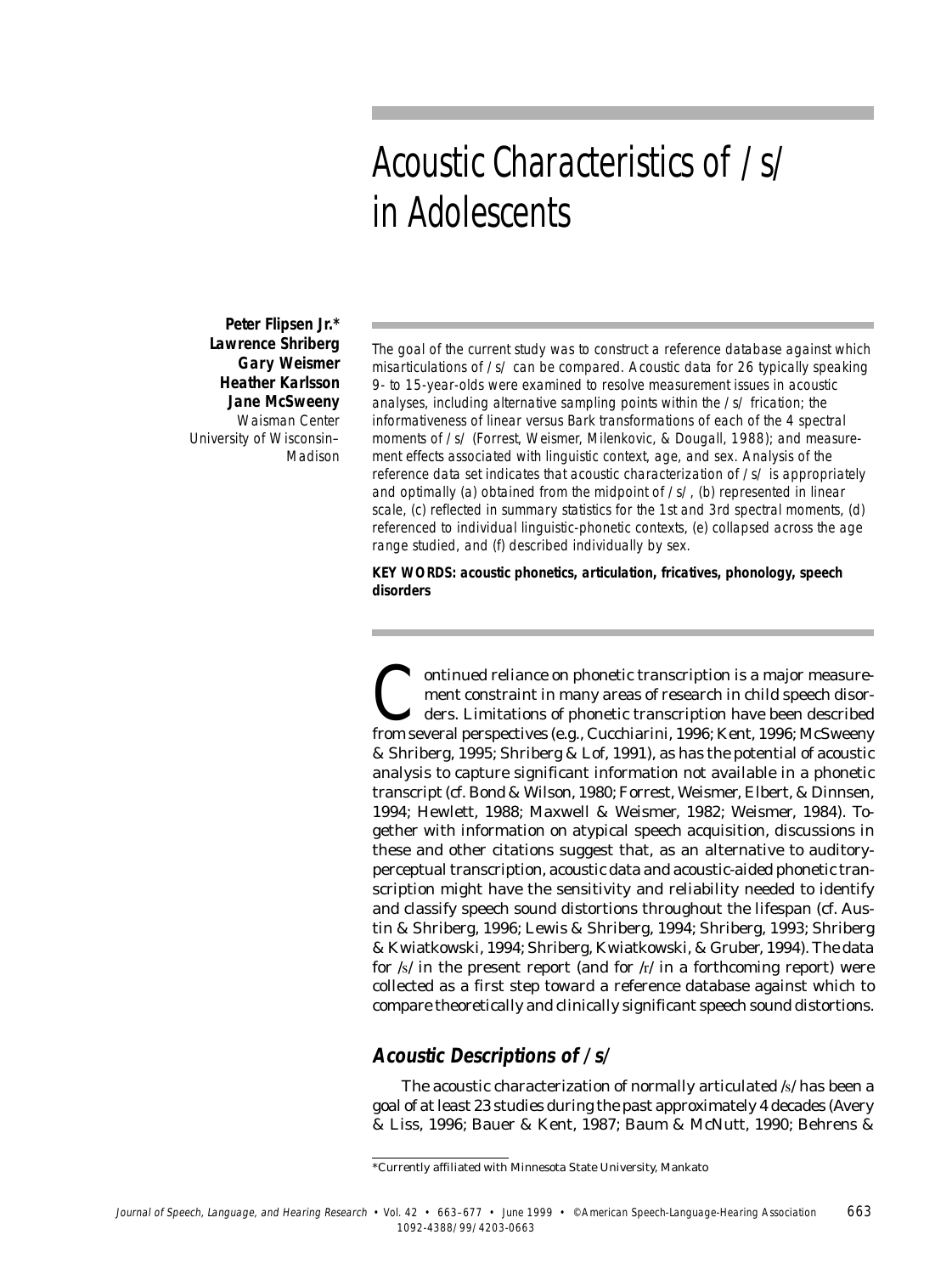Blumstein, 1988; Boothroyd & Medwetsky, 1992; Daniloff, Wilcox, & Stephens, 1980; Harmes et al., 1984; Hoole, Ziegler, Hartmann, & Hardcastle, 1989; Hughes & Halle, 1956; Katz, Kripke, & Tallal, 1991; McGowan & Nittrouer, 1988; Menon, Jensen, & Dew, 1969; Miccio, Forrest, & Elbert, 1996; Nittrouer, 1995; Nittrouer, Studdert-Kennedy, & McGowan, 1989; Pentz, 1996; Pentz, Gilbert, & Zawadzki, 1979; Schwartz, 1968; Sereno, Baum, Marean, & Lieberman, 1987; Soli, 1981; Strevens, 1960; Tjaden & Turner, 1997; Yeni-Komshian & Soli, 1981). Table 1 comprises descriptive summaries of 21 of the 23 studies. Because the present concern was with the independent characterization of /s/, studies that focused primarily on the coarticulation of /s/ with surrounding segments (e.g., McGowan & Nittrouer, 1988; Soli, 1981) were not included in Table 1 unless they also reported independent data on /s/. Additionally, some studies reported data for both typical and disordered speakers (Baum & McNutt, 1990; Daniloff et al., 1980; Harmes et al., 1984; Miccio et al., 1996; Tjaden & Turner, 1997), in which case only data based on the typical (i.e., normal) speakers were included. Examination of Table 1 indicates a range of methodological differences across the studies. The following observations summarize the primary issues and considerations guiding the design of the study to be reported.

#### **Sample Size**

Until the technological advances of the current decade, it had been difficult to derive and manage the large quantities of data generated in acoustic studies. As indicated in Table 1, generalizations about the acoustics of /s/ have been based on as few as 2 speakers, with several studies using sample sizes of fewer than 5 speakers. As the current study is ultimately concerned with classification issues, sample sizes are needed that are sufficient to provide stable estimates of means and standard deviations. Moreover, especially for variables associated with small effect sizes, information is needed on the standard error of measurement (cf. Austin & Shriberg, 1996; Shriberg, Austin, Lewis, McSweeny, & Wilson, 1997).

#### **Age**

Although /s/ production has been studied across a wide range of ages, a gap exists in the available empirical data for older children and adolescents. Pentz and colleagues (Pentz, 1996; Pentz et al., 1979) provide data for older children, but there is no available information for 12- to 17-year-old speakers. More generally, because many of the studies in Table 1 do not report age of speakers, it is not known whether these data represent /s/ production across the entire life span. The goals of the present study were to focus on the 9- to 15-year period when presently

unknown percentages of children beyond the developmental period (cf. Kent, 1976) have normalized either speech delay or distortions of /s/ and other sibilants.

#### **Sex**

The need to examine all speech data individually by sex is motivated by findings such as sex differences in oral cavity size (Daniloff et al., 1980), and proportionally greater individual variability and more aspiration noise in female voices (Klatt & Klatt, 1990). Of the 21 studies in Table 1, eight (38%) did not identify the sex of any of their speakers and another two (10%) identified sex for their adult speakers only. The available data indicated that both sexes were included in 10 (48%) of the studies, but only six (29%) reported data separately by sex, and none of the studies reported data blocked by age and sex. In the six studies that reported data by sex, each reported raw data trends for /s/ to be lower in frequency in males than females.

## **Linguistic Context**

The linguistic contexts represented in the studies of /s/ production in Table 1 include /s/ in isolated prolongations (e.g., Schwartz, 1968), syllables (e.g., Yeni-Komshian & Soli, 1981), words (e.g., Hughes & Halle, 1956), sentences (e.g., Daniloff et al., 1980), spontaneous productions (Bauer & Kent, 1987), and reading passages (e.g., Tjaden & Turner, 1997). It is probable that atypical /s/ productions differ in decontextualized versus propositional speech (e.g., Morrison & Shriberg, 1992), but there is no consensus among investigators, using either auditory-perceptual or acoustic procedures, as to which linguistic context is most appropriate to sample typical speech (cf. Kent, 1996). The present study used short sentence frames and a variety of target contexts for /s/, which controls sentential stress and provides information on potential effects associated with word shape and phonetic context.

## **Sampling Point**

The point in the frication at which /s/ tokens were sampled varied across the 21 studies. In 10 of the 16 studies in which sampling point was reported, there was a trend to fix the analysis to a specific time point (e.g., 100 ms) relative to the onset or offset of the frication for /s/. Such conventions, however, presume a relatively fixed coarticulatory field (defined temporally) both within and across speakers. Other investigators (Avery & Liss, 1996; Behrens & Blumstein, 1988; Boothroyd & Medwetsky, 1992; Harmes et al., 1984; Hoole et al., 1989; Schwartz, 1968) have preferred not to make this assumption and have identified relative temporal points in the frication (e.g., onset, midpoint, and offset) independently for each token. The latter position was taken in the current study.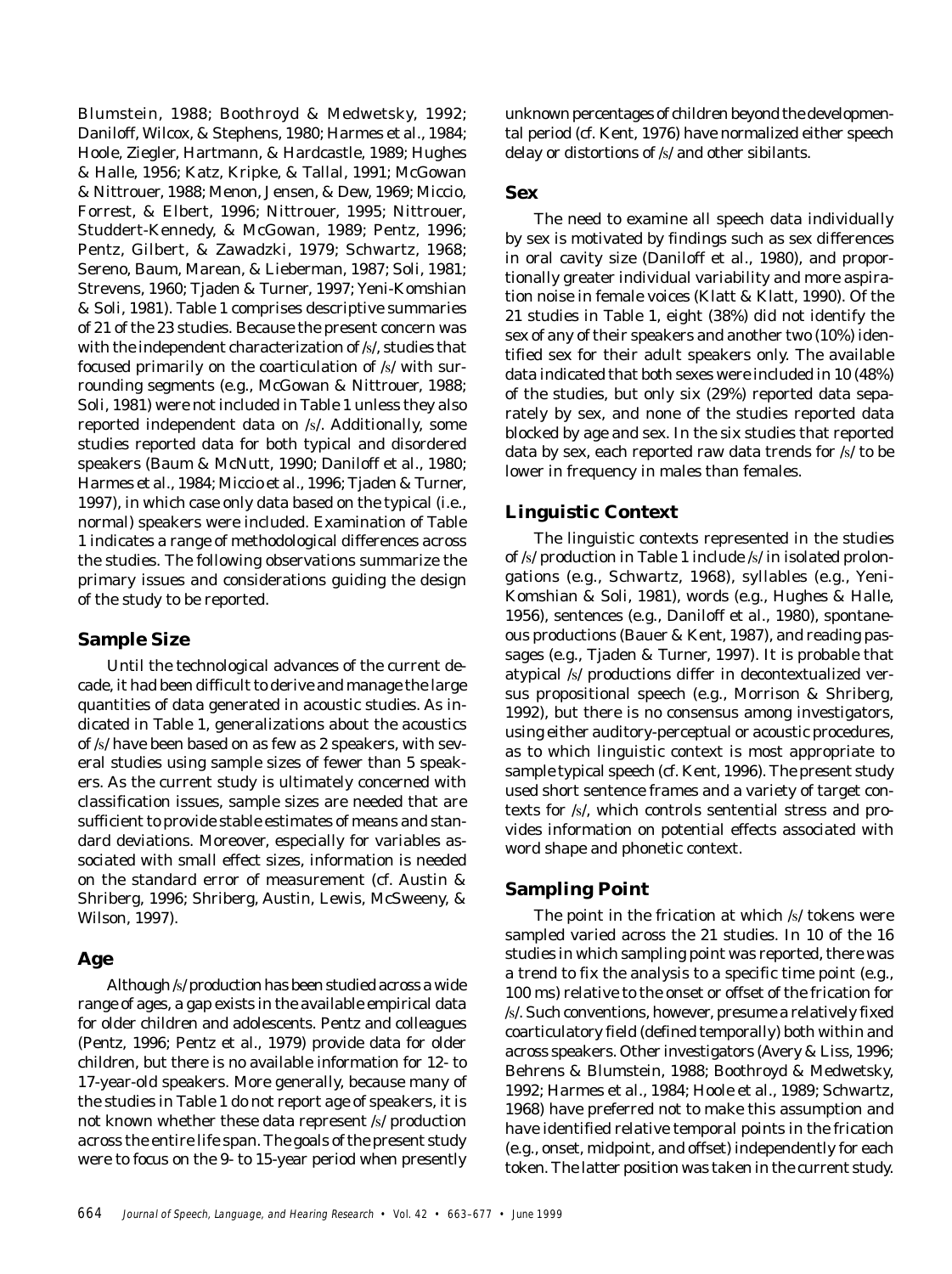|  |  | Table 1 (part 1 of 2). Acoustic studies of typically produced /s/. |  |
|--|--|--------------------------------------------------------------------|--|
|--|--|--------------------------------------------------------------------|--|

| Study                            | Sample<br>size <sup>a</sup>                                                                              | Speaker<br>agesb                                             | Speaking<br>context                     | Analysis tools<br>(+ algorithm <sup>c</sup> )   | Sampling Sampling<br>point                        | rate                     | <b>Analysis</b><br>range | Frequency<br>of $/s/$                                                                                                                                |
|----------------------------------|----------------------------------------------------------------------------------------------------------|--------------------------------------------------------------|-----------------------------------------|-------------------------------------------------|---------------------------------------------------|--------------------------|--------------------------|------------------------------------------------------------------------------------------------------------------------------------------------------|
| Hughes & Halle<br>(1956)         | $3+$ adults <sup>d</sup>                                                                                 | <b>NR</b>                                                    | isolated words<br>(initial and final)   | Hewlett-Packard<br>Wave Analyzer                | <b>NR</b>                                         | $\overline{\phantom{a}}$ | 0-10 kHz                 | Peak energy<br>above 4 kHz                                                                                                                           |
| Strevens (1960)                  | 13 adults (NR)                                                                                           | <b>NR</b>                                                    | prolonged in<br>isolation               | Kay Sonograph                                   | <b>NR</b>                                         |                          | $0-8$ kHz                | Energy range:<br>$3.5 - 8 + kHz$                                                                                                                     |
| Schwartz (1968)                  | 9 adults (M)<br>9 adults (F)                                                                             | <b>NR</b>                                                    | isolation                               | Kay Sonograph                                   | Middle<br>500 ms                                  |                          | <b>NR</b>                | Peaks <sup>e</sup> :<br>$M = 5.5$ kHz<br>$F = 6.5$ kHz                                                                                               |
| Menon et al.<br>(1969)           | 10 adults (M)                                                                                            | NR                                                           | V(s)C syllables<br>(phrase final)       | Kay Sonograph                                   | <b>NR</b>                                         |                          | <b>NR</b>                | Low cutoffs:<br>2.9-3.7 kHz                                                                                                                          |
| Pentz et al.<br>(1979)           | 10 children (M)<br>11 children (F)                                                                       | $8;5 - 11;3$                                                 | isolated words<br>(initial and final)   | Kay 7029A<br>spectrograph                       | Smaller of<br>midpoint<br>or 30 ms<br>after onset | $\overline{\phantom{a}}$ | 0-16 kHz                 | Peaks: 8.4 kHz                                                                                                                                       |
| Daniloff et al.<br>(1980)        | 2 children (NR)                                                                                          | $6.5 - 8.5$                                                  | words in<br>sentences                   | Voiceprint 700<br>spectrograph                  | <b>NR</b>                                         |                          | 0-8 kHz                  | Peaks:<br>$6.2 - 7.2$ kHz                                                                                                                            |
| Yeni-Komshian<br>& Soli (1981)   | 1 adult (M)<br>1 adult $(F)$                                                                             | NR                                                           | (s)VCV syllables<br>in isolation        | <b>PDP-12</b><br>(LPC)                          | Last<br>150 ms                                    | 20 kHz                   | 0-10 kHz                 | Peaks:<br>$M = 5.5$ kHz<br>$F = 6.7$ kHz                                                                                                             |
| Harmes et al.<br>(1984)          | 2 adults (M)<br>2 adults (F)                                                                             | 49-73<br>yrsf                                                | isolated words<br>(varied contexts)     | PDP 11/34<br>(LPC)                              | Midpoint                                          |                          | 20 kHz 0-8.5 kHz         | Centroids:<br>5.6-7.0 kHz                                                                                                                            |
| Bauer & Kent<br>(1987)           | 24 infants (NR)                                                                                          | $3 - 12$<br>months                                           | Spontaneous<br>fricatives and<br>trills | Kay 7029A<br>spectrograph<br>(LPC & FFT)        | <b>NR</b>                                         | 40 kHz                   | 0-16 kHz                 | Peaks:<br>4.8-13.1 kHz                                                                                                                               |
| Sereno et al.<br>(1987)          | 4 adults (NR)<br>8 children (NR)                                                                         | <b>NR</b><br>$3-7$ yrs                                       | (s)V syllables in<br>isolation          | PDP-11/34<br>(LPC)                              | 70 ms<br>before<br>offset                         |                          | 20 kHz 0-9 kHz           | Adult peaks:<br>4.2-4.7 kHz<br>Child peaks:<br>5.6-6.0 kHz                                                                                           |
| Behrens &<br>Blumstein<br>(1988) | 3 adults (M)                                                                                             | ΝR                                                           | (s)V syllables in<br>isolation          | PDP-11/34<br>(LPC)                              | first 15 ms<br>mid 15 ms<br>last 15 ms            |                          | 20 kHz 0-9 kHz           | Peak range:<br>3.8-8.5 kHz                                                                                                                           |
| Hoole et al.<br>(1989)           | 2 adults                                                                                                 | <b>NR</b>                                                    | $(s)V(s)V$ in<br>sentence frame         | LSI-11/73<br>(FFT)                              | middle<br>50 ms                                   |                          | 20 kHz 0-9 kHz           | Peaks: 5 kHz                                                                                                                                         |
| Nittrouer et al.<br>(1989)       | 4 adults (M)<br>4 adults (F)<br>8 children (NR)<br>8 children (NR)<br>8 children (NR)<br>8 children (NR) | $20-21$ yrs<br>20-21 yrs<br>3 yrs<br>4 yrs<br>5 yrs<br>7 yrs | (s)VCV syllables<br>in isolation        | Kay Digital<br>Spectrograph<br>(DFT)            | 100 ms<br>before<br>offset                        |                          | 20 kHz 0-9.6 kHz         | Centroids:<br>$M = 6.8 - 6.9$ kHz<br>$F = 7.4 - 7.8$ kHz<br>$3 = 6.9 - 7.2$ kHz<br>$4 = 6.8 - 7.1$ kHz<br>$5 = 6.8 - 7.2$ kHz<br>$7 = 6.7 - 6.8$ kHz |
| Baum &<br>McNutt (1990)          | 5 children (NR)<br>5 children (NR)                                                                       | 6 yrs<br>8 yrs                                               | (s)V(t) syllables<br>in isolation       | <b>BLISS</b> speech<br>analysis system<br>(DFT) | 100 ms<br>after onset                             |                          | 20 kHz 0-8.5 kHz         | Centroids:<br>$6 = 5.9 - 6.4$ kHz<br>$8 = 6.0 - 6.7$ kHz                                                                                             |
| Katz et al. (1991)               | 10 adults $(5/5)$ <sup>g</sup><br>10 children (5/5)<br>10 children (5/5)<br>10 children (5/5) 8 yrs      | $26 - 45$ yrs<br>3 yrs<br>5 yrs                              | (s)V syllables<br>(phrase final)        | CSpeech<br>(DFT, moments)                       | 100 ms<br>before<br>offset                        |                          | 20 kHz 0-10 kHz          | Centroids:<br>$A = 6.1 - 6.8$ kHz<br>$3 = 6.2 - 6.6$ kHz<br>$5 = 6.3 - 6.6$ kHz<br>$8 = 6.1 - 6.4$ kHz                                               |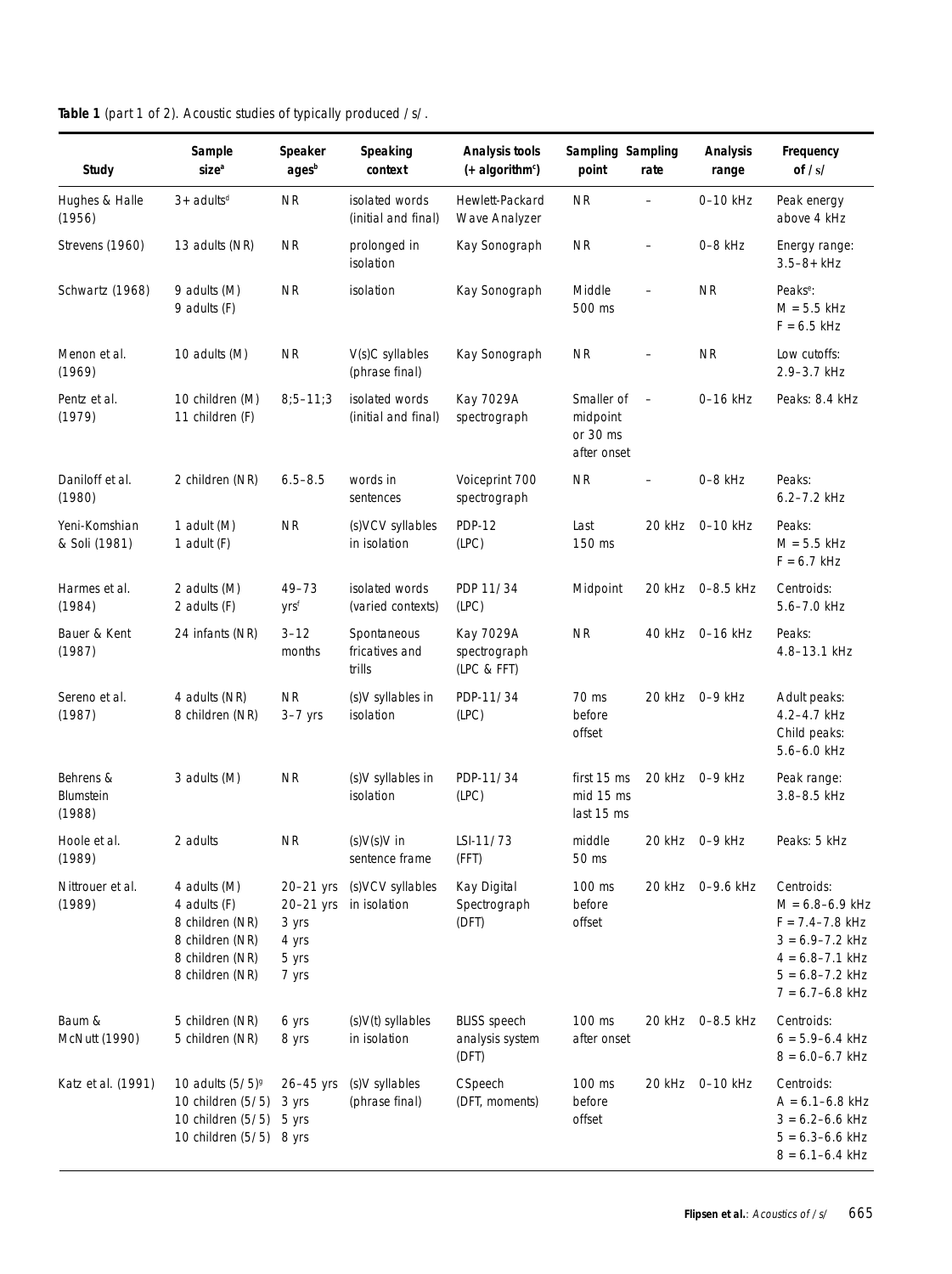**Table 1** (part 2 of 2). Acoustic studies of typically produced /s/.

| Study                           | Sample<br>size <sup>a</sup>                                                                   | Speaker<br>agesb                      | Speaking<br>context                                | <b>Analysis tools</b><br>$(+$ algorithm <sup>c</sup> ) | Sampling Sampling<br>point             | rate   | <b>Analysis</b><br>range | Frequency<br>of $/s/$                                                                                         |
|---------------------------------|-----------------------------------------------------------------------------------------------|---------------------------------------|----------------------------------------------------|--------------------------------------------------------|----------------------------------------|--------|--------------------------|---------------------------------------------------------------------------------------------------------------|
| Boothroyd &<br>Medwetsky (1992) | 5 adults (M)<br>5 adults (F)                                                                  | <b>NR</b>                             | V(s) syllables<br>from nonsense<br>strings         | NR (FFT)                                               | midpoint                               | 20 kHz | 0-10 kHz                 | Low prominent<br>peak:<br>$M = 2.9 - 5.7$ kHz<br>$F = 5.4 - 8.9$ kHz                                          |
| Nittrouer (1995)                | 10 adults $(5/5)$ <sup>g</sup><br>10 children (4/6)<br>10 children (5/5)<br>10 children (4/6) | 20-40 yrs<br>3 yrs<br>5 yrs<br>7 yrs  | (s)V syllables<br>(phrase medial)                  | CSpeech<br>(FFT, moments)                              | 100 ms<br>before<br>offset             |        | 25 kHz 0-12.5 kHz        | Centroids <sup>e</sup> :<br>$M = 6.2$ kHz<br>$F = 8.0$ kHz<br>$3 = 8.0$ kHz<br>$5 = 8.1$ kHz<br>$7 = 7.9$ kHz |
| Miccio et al.<br>(1996)         | 3 children (NR)<br>3 children (NR)                                                            | 4 yrs<br>5 yrs                        | (s)V syllables<br>(phrase medial)                  | CSpeech<br>(FFT, moments)                              | first 40 ms                            |        | 22 kHz 0-9 kHz           | Peaks <sup>e</sup> :<br>$4 = 5.8$ kHz<br>$5 = 4.2$ kHz                                                        |
| Pentz (1996)                    | NR adults $(F)^h$<br>NR children (NR)<br>NR children (NR)<br>NR children (NR)                 | <b>NR</b><br>7 yrs<br>9 yrs<br>11 yrs | isolated words<br>(initial and final)              | CSL 4300<br>(FFT, moments)                             | 100 ms<br>before<br>offset             | 40 kHz | 0-20 kHz <sup>i</sup>    | Means:<br>$A = 8.7$ kHz<br>$7 = 8.1$ kHz<br>$9 = 8.4$ kHz<br>$11 = 8.3$ kHz                                   |
| Avery & Liss<br>(1996)          | 8 adults (M)                                                                                  | $19-48$ yrs <sup>j</sup>              | words from<br>reading passage<br>(varied contexts) | CSpeech<br>(FFT, moments)                              | Midpoint                               | 22 kHz | <b>NR</b>                | Centroids $k$ :<br>LMS:<br>5.2-6.5 kHz<br>MMS:<br>5.0-5.3 kHz                                                 |
| Tjaden & Turner<br>(1997)       | 4 adults (M)<br>3 adults (F)                                                                  | $34-68$ yrs <sup>f</sup>              | word initial<br>position from<br>reading passage   | CSpeech<br>(FFT, moments)                              | first 4 time<br>slices<br>(each 10 ms) | 22 kHz | $0-9$ kHz                | Centroids:<br>$M = 4-7$ kHz<br>$F = 6.5 - 8.1$ kHz                                                            |

ªSex is given in parentheses (M = male, F = female, NR = not reported). <sup>b</sup>NR = Specific ages not reported. <sup>c</sup>Analysis method (LPC = linear predictive coding; FFT = fast Fourier transforms; DFT = discrete Fourier transforms; moments = see text). Report "... a number of English speakers ..." (p. 303); present data for 2 males and 1 female. <sup>e</sup>Estimated from graphs. For disordered speakers matched to normal speakers; exact ages not given for normal speakers. <sup>g</sup>Figures in parentheses are males/females. <sup>h</sup>No exact numbers were given (reports approximately 12 per group). <sup>i</sup>Not specified; inferred from sampling rate. Age range for initial group of 35 speakers.  $k$ LMS = less-masculine-sounding speakers, MMS = more-masculine-sounding speakers.

#### **Acoustic Analyses and Algorithms**

Over the 5 decades of research represented in Table 1, platforms for acoustic analysis have evolved from dedicated spectrographic instruments to personal computerbased software. There have been relatively fewer changes in analysis algorithms, with studies since 1980 using either a version of Fourier analysis, such as a discrete Fourier transform (DFT) or a fast Fourier transform (FFT), or linear predictive coding (LPC) to profile the frequency and intensity characteristics of /s/. Comparative data suggest equivalences among these approaches (Bauer & Kent, 1987, p. 506; see also Kent & Read, 1992, Figures 4–8, p. 73). The goals of each of the studies in Table 1 have dictated the selection of an algorithm. Where a central tendency value is viewed as the appropriate statistic to characterize /s/ production (e.g., amplitude peak, low prominent peak), LPC appears to be the appropriate technique. Alternatively, where one or more measures of distribution of the frication noise are viewed as appropriate (e.g., spectral moments), Fourier analysis has provided the needed information. The current needs to characterize /s/ in typical speakers for comparison to /s/ in atypical speakers mandated the greater information available in FFT analyses.

#### **Sampling Rate**

For the older analog procedures, such as the Kay sonograph, sampling rate is not applicable, but with studies using digital approaches, rates typically ranged from 20–25 kHz. There were at least two exceptions to this, both involving higher rates. Bauer and Kent (1987) sampled at 40 kHz in an attempt to look for very high frequency components in fricatives and trills produced by infants. These authors postulated the presence of such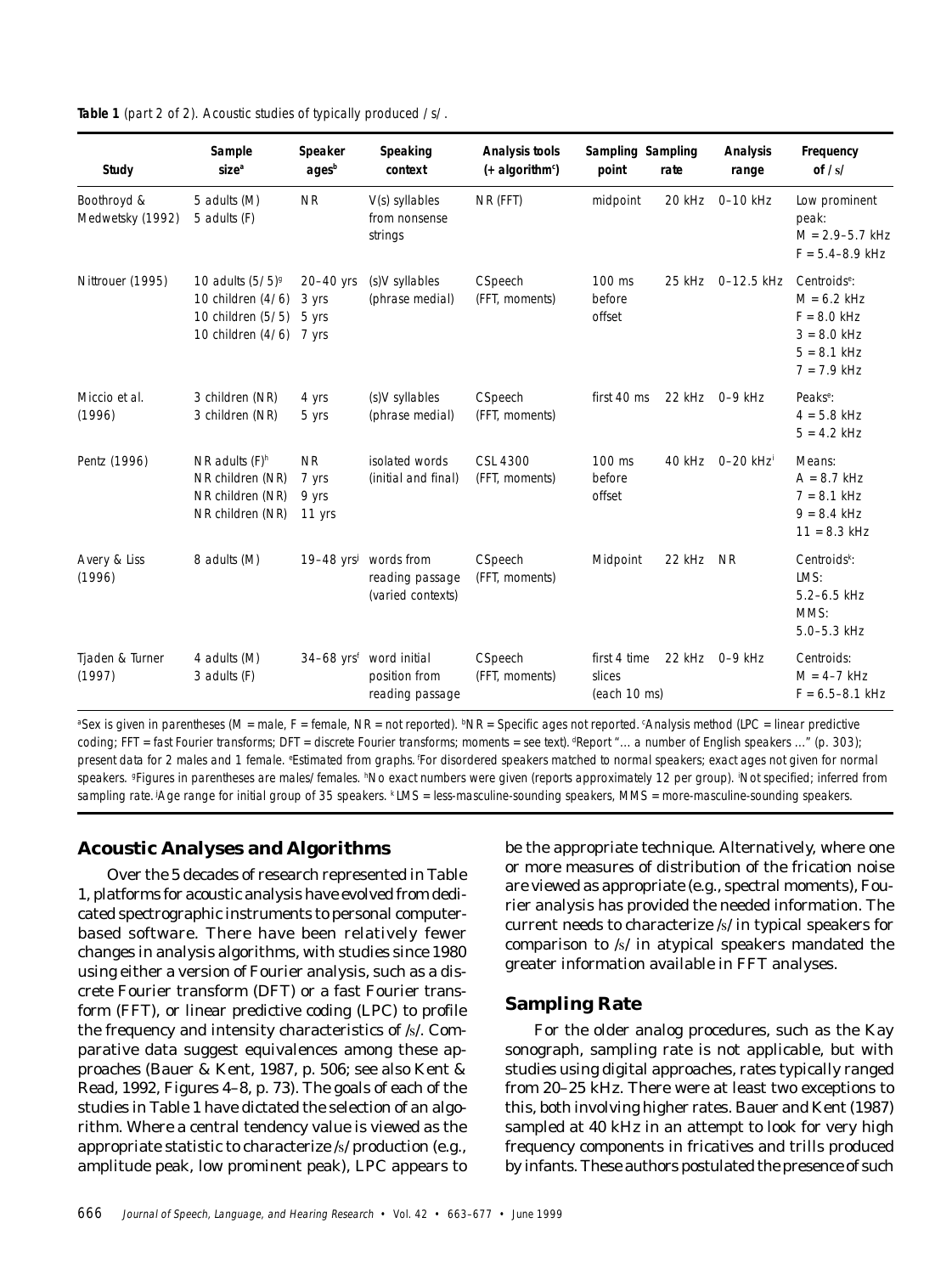high frequencies as a direct function of the very small oral cavities in infants, a hypothesis supported by the acoustic data. Pentz (1996) also used a 40 kHz sampling rate. It is noteworthy that, in both of these studies, the obtained frequency values were higher than values reported in all other studies using lower sampling rates. One significant disadvantage of a higher sampling rate is the creation of very large data files, which, until very recently, posed data storage and retrieval problems. Higher sampling rates may also not have been feasible in some digital studies due to the limited frequency response ranges of some hardware components. In the current study, for example, sampling rate was limited to 22 kHz by a combination of the frequency response characteristic of the tape recorder used for both recording and digitizing, which had an upper limit of 10 kHz, and the use of an antialiasing filter (see below).

#### **Analysis Range**

Most of the studies in Table 1 (14 of 18, 78%) were limited to examination of the spectral energy of 10 kHz or lower, despite the fact that, nearly 40 years ago, Strevens (1960) noted that spectral energy in fricatives produced by adults may be present up to at least 12 kHz. Strevens did note that his failure to analyze above 8 kHz was a function of instrumental limitations. In addition to limiting the analysis range, at least nine of the studies made use of low-pass filtering, probably in response to concerns about aliasing (Bauer & Kent, 1987; Baum & McNutt, 1990; Behrens & Blumstein, 1988; Harmes et al., 1984; Hoole et al., 1989; Miccio et al., 1996; Nittrouer et al., 1989; Sereno et al., 1987; Tjaden & Turner, 1997). Such filtering is evident in those studies in Table 1 in which the upper limit to the analysis range is less than one half of the specified sampling rate. The current study used an antialiasing filter of 89% of the analysis range.

#### **Spectra of /s/**

The diversity of ways to characterize /s/ makes it difficult to compare findings across the studies summarized in Table 1. For example, the two earliest studies reported the range of frequencies at which most of the spectral energy for /s/ is concentrated (Hughes & Halle, 1956; Strevens, 1960), whereas the later studies characterized the spectra of /s/ with a single value (i.e., highest amplitude peak, centroid, low cutoff) selected in a variety of ways. Several investigators identified the highest amplitude peak present (Bauer & Kent, 1987; Behrens & Blumstein, 1988; Daniloff et al., 1980; Hoole et al., 1989; Pentz et al., 1979; Schwartz, 1968; Sereno et al., 1987). Pentz (1996) reported unweighted mean frequencies. Boothroyd and Medwetsky (1992) reported what they termed the *low prominent peak*, defined as

the lowest frequency peak present that was within 10 dB of the highest amplitude peak. The choice of measure appeared appropriate in the latter study, however, because the goal had been to identify the minimum bandwidth needed for perception of fricatives by hearing aid users. The other studies in Table 1 reported centroids, or amplitude-weighted means, but those centroids themselves were calculated at least three different ways. Harmes et al. (1984) derived their centroid values from FFT data weighted to include 40% of the spectral energy surrounding the amplitude peak. Most centroid calculations used FFT data and formulae presented by Forrest et al. (1988; Avery & Liss, 1996; Baum & McNutt, 1990; Nittrouer, 1995; Tjaden & Turner, 1997). Nittrouer et al. (1989) and Katz et al. (1991) also used the Forrest et al. formulae to derive their centroids, but based their analyses on DFT data.

For the present study, the *moments analysis* approach described by Forrest et al. (1988) was selected to characterize the /s/ spectra of typical speakers. Moments analysis was adapted to the case of speech analysis to provide acoustic indices of the whole spectrum, as opposed to indices that capture just a single aspect of the spectrum such as peak frequency. The approach accomplishes its goal by characterizing the entire distribution of fricative energy statistically, using FFTs calculated from the digitized signal, with each FFT treated as a random probability distribution. The first four spectral moments of that distribution (mean, standard deviation, skew, and kurtosis) are derived from the FFTs on a linear frequency scale. The moments approach, as implemented in CSpeech (Milenkovic, 1996), also includes transformation of the FFTs to a Bark scale (Syrdal & Gopal, 1986). Bark-transformed moments have been shown to be useful in discriminating among fricative types (Forrest et al., 1988), but it is not known whether linear or Bark-transformed moments provide a better characterization of typical /s/ production.

# **Summary and Goal of Study**

The many methodological differences reviewed above preclude summary consensus on the acoustic findings listed in Table 1. Two generalizations appear to be well supported. First, typical /s/ production can be characterized as a band of energy above approximately 4 kHz, a conclusion reached by the very first study completed over 4 decades ago (Hughes & Halle, 1956). However, as indicated by the wide range of values listed in Table 1, all attempts to characterize /s/ in more detail are limited by subject sampling and measurement constraints. A second generalization from these studies is that frequency values for /s/ production by females tend to be higher than values produced by males. As indicated previously, this sex difference is consistent with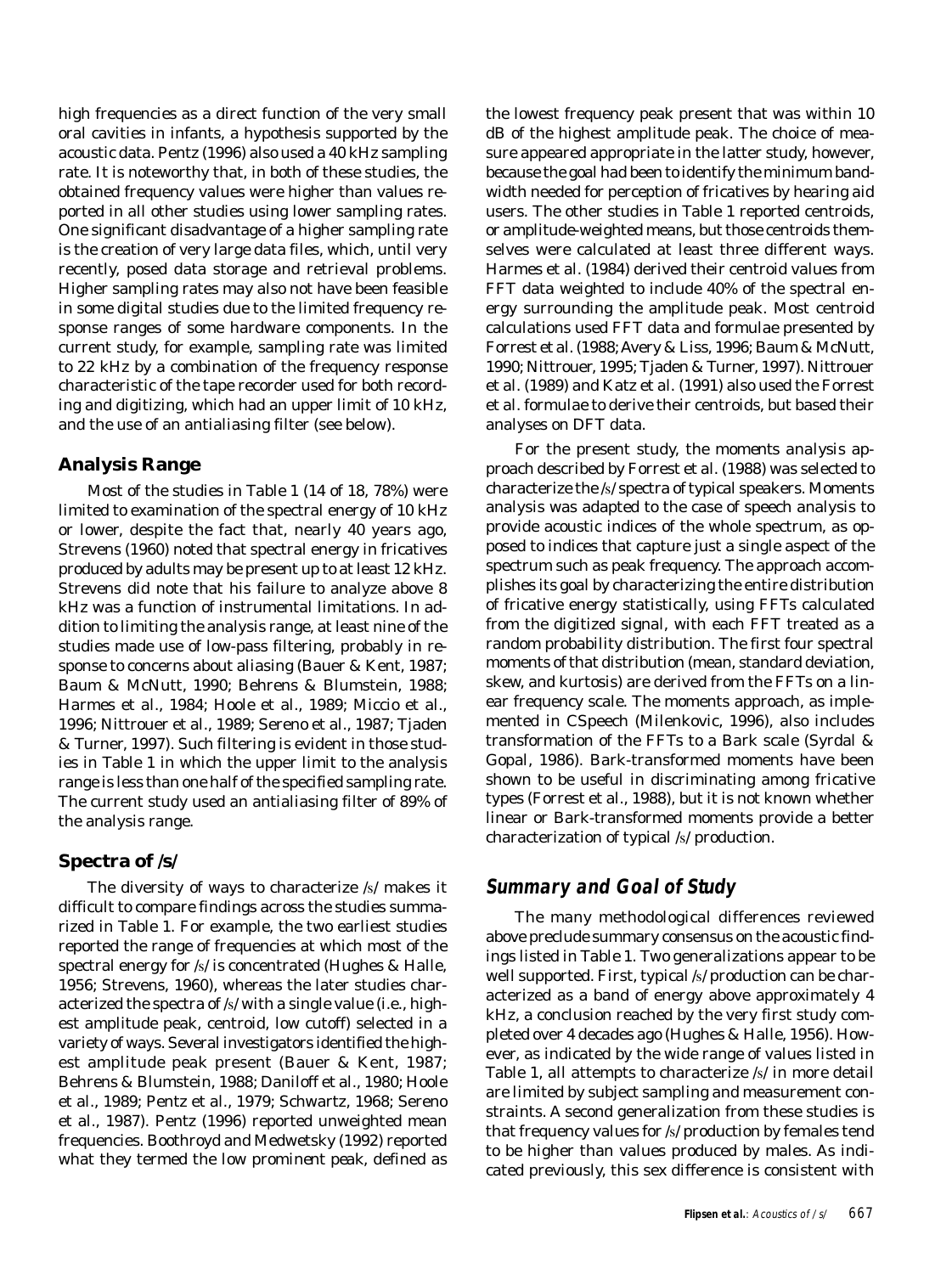sex differences in the size of the resonating cavity in front of the point of constriction for /s/.

The goal of the current study was to provide a set of measurement procedures and reference data on the typical production of /s/ by 9- to 15-year-old speakers for speech disorders research. In view of the gaps and equivocal findings in the precedent literature, five independent variables under inspection included age, sex, sampling point for /s/, linguistic context for /s/, and linear versus Bark-transformed data. The candidate-dependent variables for the reference data were the four spectral moments obtained using CSpeech.

# **Method Participants**

#### Children were recruited in the context of a larger study of children with histories of several types of speechsound disorders. For the goals of the present study, 2 children of each sex for each grade level from grades 4 to 9 were recruited. Classroom teachers in the Madison Metropolitan School District randomly selected 4 typically developing children from each class in which children with speech disorders had been obtained for the larger study. In addition to grade and sex criteria, typically speaking participants met the following criteria: (a) no history of a speech problem, as confirmed by the school speech-language pathologist; (b) no history of special education services, as confirmed by school records; (c) standard scores above 90 on the Peabody Picture Vocabulary Test–Revised, Form M (Dunn & Dunn, 1981), as later obtained by the speech examiner who administered the speech protocol; (d) no dialectal differences from general American speech, as later confirmed by the speech examiner; and (e) no dental braces or other orthodontic appliances, as later confirmed by the examiner. Parents were invited by mail to participate in the study; those who responded and whose children met study criteria were scheduled for assessment. This recruitment procedure yielded 24 typically speaking children who were tested over a 3-month period. To fill a gap in the age distribution for males, data for 2 typically speaking boys identified through acquaintances and siblings of children enrolled in other studies were added several months later. Table 2 is a summary of the ages of the typically speaking children. Ages ranged from 9;7 to 15;2, with a mean age of 12;4 (*SD* = 1;9). There was no significant age difference between female and male speakers (*t* = 0.01, *df* = 22, *p* = .99).

# **Administration of the /s/-Sample Task**

An /s/-sample task was administered to each of the 26 children as part of a 90-minute protocol conducted

**Table 2.** Age and fundamental frequency data for the 26 typically speaking adolescents.

|                         |          |              | Age<br>(years; months) |                               |                  | <b>Fundamental</b><br>frequency (Hz) |                    |  |
|-------------------------|----------|--------------|------------------------|-------------------------------|------------------|--------------------------------------|--------------------|--|
|                         | n        | м            | SD                     | Range                         | SD<br>м<br>Range |                                      |                    |  |
| <b>Females</b><br>Males | 12<br>14 | 12:4<br>12:4 | 1:11<br>1:9            | $9:7 - 15:2$<br>$9:7 - 14:10$ | 209<br>200       | 12.0<br>48.1                         | 191-228<br>118-279 |  |
| Overall                 | 26       | 12:4         | 1:9                    | $9:7 - 15:2$                  | 204              | 35.9                                 | 118-279            |  |

by one speech-language examiner in a comfortable test suite at the Waisman Center on Mental Retardation and Human Development on the University of Wisconsin– Madison campus. Parents had the option of observing the assessment through a one-way mirror. The /s/-sample task was embedded in a larger 120-item task intended to sample production of words containing both /s/ and /r/. The 120-item task was the fourth task in the assessment protocol and required approximately 10 minutes to complete. A Shure Model SM10-A low-impedance, unidirectional headset microphone was placed on each subject's head, and the headband was adjusted for head size and comfort. The microphone was positioned approximately 1.5 inches from the lips and no more than 2 inches from the subject's nose, and the microphone head was tilted so that it pointed toward the nose. Prior experience indicated that this configuration provided optimal signal capture while minimizing negative effects from plosive bursts. Productions were recorded on a Sony TCM-5000EV analog cassette recorder. Recording volume was manually adjusted while the child produced pretest words. The examiner later transcribed all the samples following a system of narrow-phonetic transcription and conventions developed for research in child phonology (Shriberg, 1986; Shriberg & Kent, 1995).

Stimuli for the 120-item task consisted of five randomized lists of 24 words (120 total tokens) produced in the carrier phrase "Say \_\_\_\_\_ again." Words were presented live by the examiner, who read from a typed list; the child could not see the list or the examiner's face during this task. Speakers were asked to repeat the target word in the carrier phrase while maintaining loudness within a preset range as indicated by the VU meter on the tape recorder. The examiner monitored the participants' alertness and performance and asked children to repeat a phrase if the target word appeared not to be understood, was produced incorrectly, or contained obvious interword pauses or dysfluencies. All 120 tokens were recorded within a single session. Speakers were permitted a brief break after 60 tokens. If the examiner sensed any fatigue, the tape recorder was stopped, and the child was given a short rest. Immediately following completion of the acoustics task, the examiner played back a portion of the tape to confirm that the quality of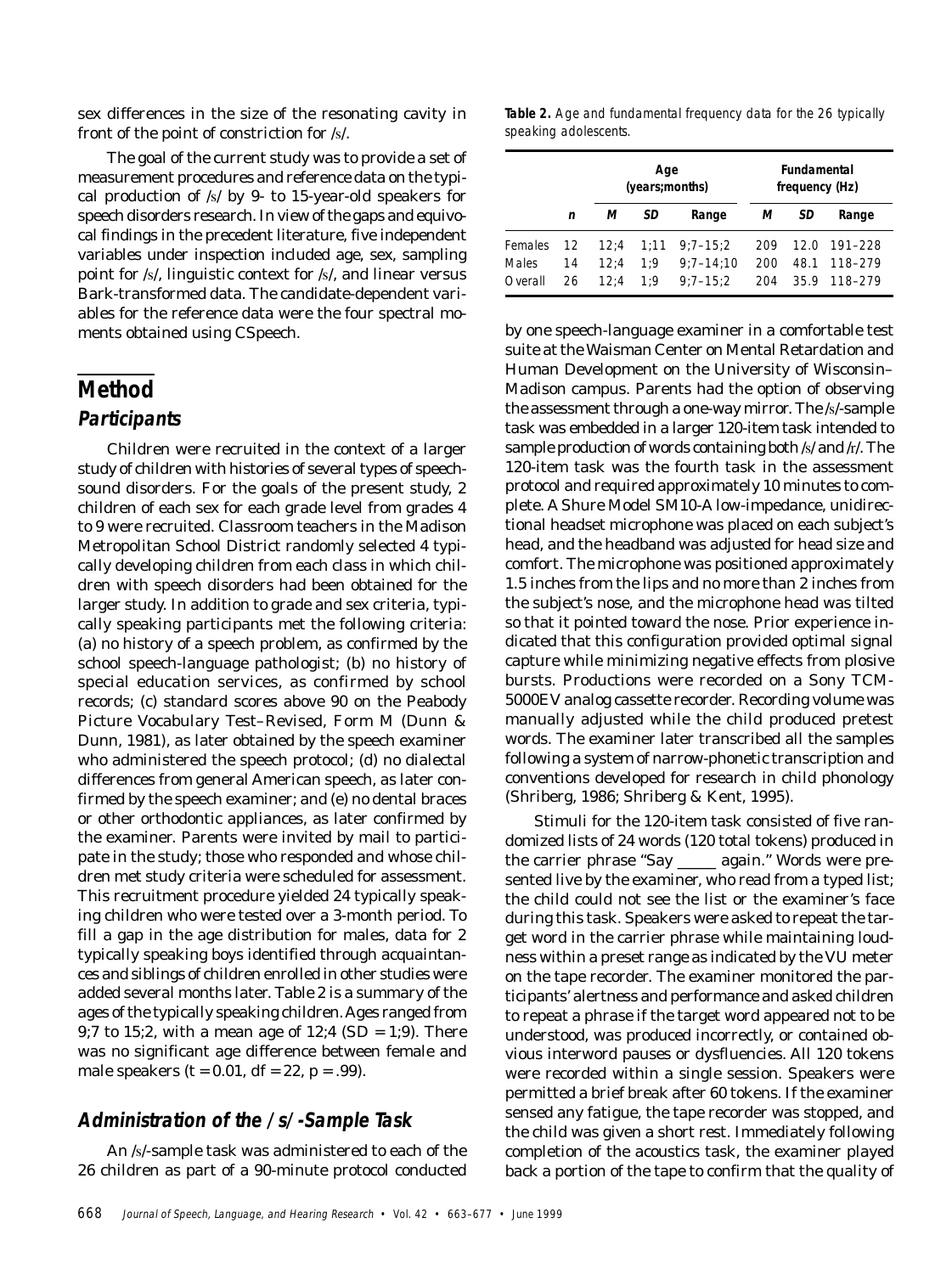the recording was acceptable. At completion of the entire assessment protocol, each participant received \$25.00.

The current study involved analysis of the 50 tokens for /s/, which included five repetitions each of the following 10 words: *sin*, *spin*, *skin*, *soon*, *spoon*, *kiss*, *kits*, *kicks*, *cosine*, and *assign*. These 10 words sample /s/ in five canonical forms, five word positions, and several consonant and vowel contexts.

## **Speaker Validation**

To evaluate the representativeness of the speakers for this age range, speaking fundamental frequency  $(f^{}_{\hspace{-0.5pt}0})$ was obtained using an average of up to 10 measures per speaker from productions of "Say assign again," including five measurements from / $\bar{e}$ I/ in *say* and five from the / $\overline{a}$ <sup>1</sup> in *assign*. The interval from the 5th glottal pulse of the vowel to a point 50 ms later in time was isolated. The pitch period was identified using the two most similar but contiguous glottal pulses, and CSpeech then provided  $f_{\rm 0}$  values derived from the inverse of the period. Group  $f_0$  values by sex are shown in Table 2. Female values were relatively stable across this age range, whereas male values predictably dropped significantly across this developmental period. The individual speaker values were consistent with age and sex expectations (Wilson, 1987, pp. 119–124).

# **Speech Analysis**

Acoustic analyses were accomplished by two trained research assistants, each of whom was randomly assigned half of the subjects. The assistants, who had each completed a course in speech acoustics, followed a welldeveloped protocol for the analyses (Flipsen, Tjaden, Weismer, & Karlsson, 1996). Using a second Sony 5000EV tape recorder as the input source, tokens were digitized using a Sound Blaster AWE32 PNP A/D sound card connected to a Pentium-based PC. The signal was sampled at 22 kHz with 15 bits of quantization and lowpass filtered at 9.8 kHz using the record utility of the software program CSpeech (Milenkovic, 1996). Tokens were again evaluated during digitizing for incorrect productions, obvious interword pauses, or dysfluencies. Pauses were measured from the spectrogram, with a pause defined as any period of silence of 250 ms or longer (Miller, Grosjean, & Lomanto, 1984). Of 1,300 possible tokens, only 13 (1%) were rejected because of the presence of pauses, dysfluencies, or production of an incorrect target. The target word in the interval from the start of / $\bar{e}$ I/ in *say* to the closure for /g/ in *again* was isolated and stored.

The following segmentation criteria were used to identify the /s/ segment for analysis: (a) for *sin* and *soon*, from the last glottal pulse of / $\bar{e}$ I/ in *say* or beginning of frication (glottal pulse criterion preferred unless frication is not continuous with the vowel) to the first glottal pulse of vowel following /s/; (b) for *skin*, *spin*, and *spoon*, from the last glottal pulse of  $\overline{\text{e}}$ <sub>I</sub> in *say* or beginning of frication to the onset of closure for the stop consonant following /s/; (c) for *assign*, from the last glottal pulse of the  $\sqrt{e}/$  to the first glottal pulse of  $\sqrt{a}i$ ; (d) for *cosine,* from the last glottal pulse of  $\sqrt{\infty}$  to the first glottal pulse of / $\bar{a}$ I/; (e) for *kicks* and *kits*, from the burst release of the second  $/k/$  (or  $/t/$ ) to either the first glottal pulse of the /E/ in *again* or the end of frication; specific evidence for a burst release of the stop consonant was not always evident, but, when present, could not be reliably separated from the frication for /s/; where it was not present, /s/ was deemed to begin at the onset of frication; conversely, if multiple stop-bursts occurred, the onset of frication was based on the burst that was contiguous with the fricative energy (i.e., the last one); and (f) for *kiss*, from the last glottal pulse of /I/ to either the first glottal pulse of /ə/ in *again* or the end of frication.

The /s/ segments for each speaker were analyzed using the *moments* batch command function in CSpeech. Analyses were completed using a 20-ms Hamming window with a 10-ms step. For each token produced, three temporal points in the frication noise were then identified from the moments output (onset, midpoint, and offset). The onset was defined as the first analysis window in the output (i.e., the first 20 ms of the frication). The midpoint was defined as the middle analysis window (i.e., the middle 20 ms). In cases where a token contained an even number of analysis windows, one of the two middle windows was selected randomly. Offset was defined as the last analysis window (i.e., the last 20 ms).

## **Reliability Estimates**

To estimate the intrajudge reliability of the acoustic measures, each assistant resegmented 20% of the tokens from a randomly determined 2 (15%) of the approximately 13 speakers each had analyzed. An interjudge reliability estimate was obtained by having each assistant segment 20% of the tokens from 2 (15%) speakers originally measured by the other assistant. The resegmented tokens were then analyzed using the moments batch function (as above). Reliability estimates obtained for each of the three points in the frication (onset, midpoint, and offset) are shown in Table 3. The entries in Table 3 indicate the mean difference between values obtained (along with standard deviations).

The estimates in Table 3 indicate adequate intrajudge and interjudge agreement for the present purposes. The tendency for smaller mean differences at the midpoint of the frication likely reflects the fact that cursor placement (i.e., the basis for resegmentation) would likely affect onsets and offsets more so than the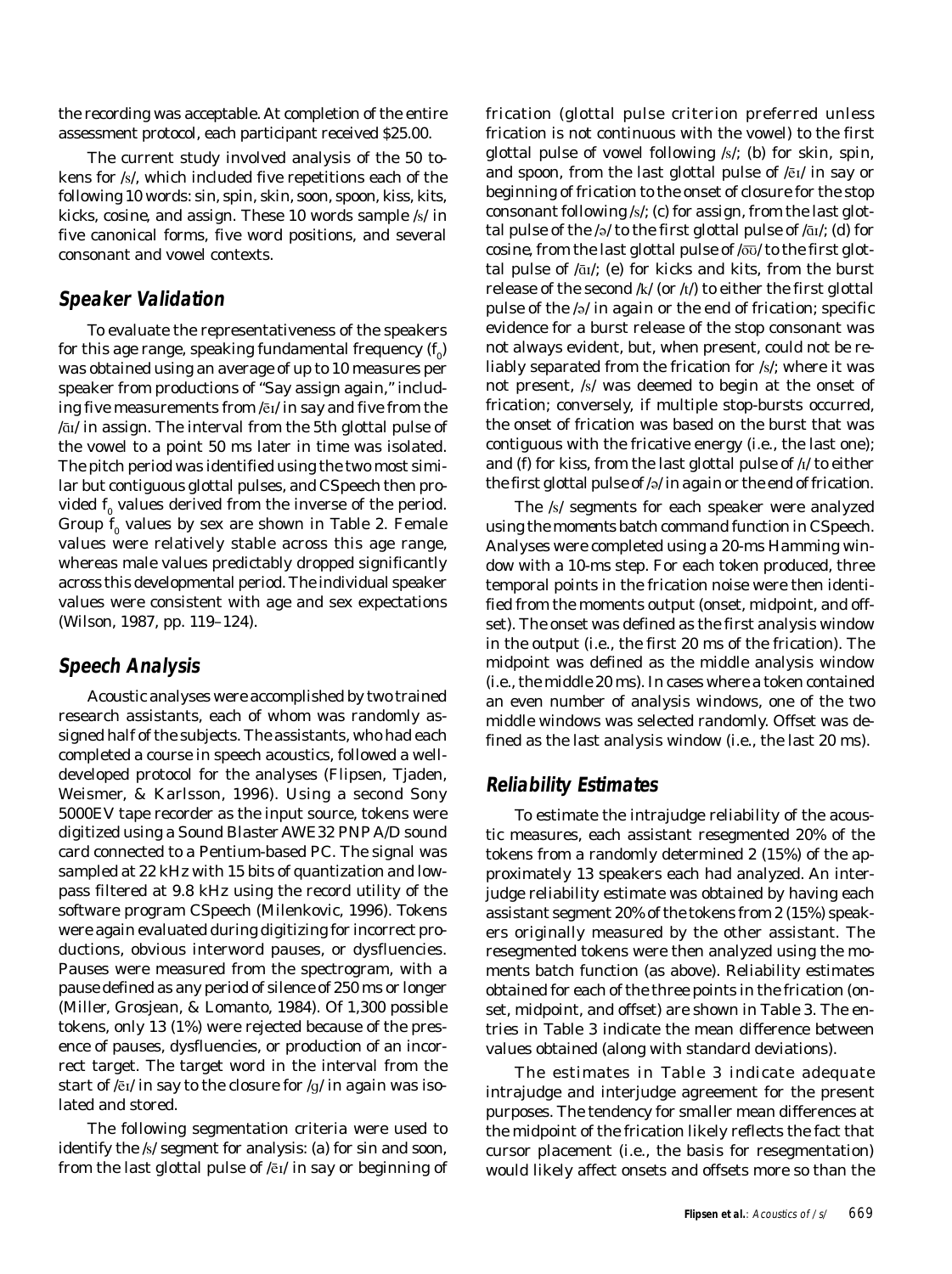|        | Intrajudge agreement for |        |                             | Intrajudge agreement for<br><b>Research Assistant 2</b> |        |        | Interjudge agreement |        |  |
|--------|--------------------------|--------|-----------------------------|---------------------------------------------------------|--------|--------|----------------------|--------|--|
| Onset  | Midpoint                 | Offset | Onset                       | <b>Midpoint</b>                                         | Offset | Onset  | <b>Midpoint</b>      | Offset |  |
|        |                          |        |                             |                                                         |        |        |                      |        |  |
| 0.57   | 0.35                     | 0.73   | 0.56                        | 0.20                                                    | 0.33   | 0.67   | 0.10                 | 0.42   |  |
| (0.65) | (0.45)                   | (0.81) | (0.46)                      | (0.18)                                                  | (0.28) | (0.64) | (0.13)               | (0.66) |  |
|        |                          |        |                             |                                                         |        |        |                      |        |  |
| 0.14   | 0.15                     | 0.27   | 0.26                        | 0.13                                                    | 0.21   | 0.27   | 0.07                 | 0.17   |  |
| (0.22) | (0.30)                   | (0.34) | (0.26)                      | (0.15)                                                  | (0.24) | (0.27) | (0.07)               | (0.21) |  |
|        |                          |        |                             |                                                         |        |        |                      |        |  |
| 0.43   | 0.28                     | 0.56   | 0.50                        | 0.44                                                    | 0.33   | 0.45   | 0.19                 | 0.36   |  |
| (0.55) | (0.27)                   | (0.57) | (0.50)                      | (0.52)                                                  | (0.31) | (0.43) | (0.22)               | (0.41) |  |
|        |                          |        |                             |                                                         |        |        |                      |        |  |
| 0.86   | 1.08                     | 1.42   | 2.03                        | 2.78                                                    | 1.89   | 1.54   | 1.60                 | 0.89   |  |
| (1.37) | (1.59)                   | (1.83) | (2.42)                      | (3.40)                                                  | (1.97) | (1.60) | (3.23)               | (1.04) |  |
|        |                          |        | <b>Research Assistant 1</b> |                                                         |        |        |                      |        |  |

**Table 3.** Intrajudge and interjudge agreement data for the two research assistants who accomplished the acoustic measurements.

**Table 4.** Standard error of measurement estimates for each of the spectral moments measures at /s/ onset, midpoint, and offset.

|                                      |              | Onset         |     |            |         | <b>Midpoint</b>   |          |            |      | Offset |     |            |  |
|--------------------------------------|--------------|---------------|-----|------------|---------|-------------------|----------|------------|------|--------|-----|------------|--|
|                                      | М            | SD            | ρ   | <b>SEM</b> | М       | SD                | $\Omega$ | <b>SEM</b> | м    | SD     | ρ   | <b>SEM</b> |  |
| Moment 1 linear frequency mean (kHz) |              | 5.07 1.11     | .76 | 0.55       |         | 6.48 1.19         | .98      | 0.16       | 5.23 | 1.32   | .79 | 0.60       |  |
| Moment 2 linear frequency SD (kHz)   | 1.59         | 0.51          | .68 | 0.29       |         | $1.20 \quad 0.43$ | .93      | 0.11       | 1.41 | 0.50   | .90 | 0.16       |  |
| Moment 3 linear frequency skew       | $-0.13$ 0.85 |               | .74 | 0.45       | $-0.02$ | 1.10              | .96      | 0.23       | 0.15 | 1.08   | .84 | 0.43       |  |
| Moment 4 linear frequency kurtosis   |              | $1.55$ $2.33$ | .57 | 1.53       | 4.31    | 9.02              | -92      | 2.55       | 3.31 | 3.97   | -90 | 1.24       |  |

midpoint. The notable lack of information on reliability in prior studies makes it difficult to compare present with precedent findings. Of the 21 studies in Table 1, only three included reliability data (Avery & Liss, 1996; Menon et al., 1969; Yeni-Komshian & Soli, 1981). Menon et al. were the only group to report reliability data on measurement of /s/ itself. They reported that at least 92% of their frequency measures on /s/ were within 60 Hz of each other, higher agreement than found in the present study. However, they measured the lowest frequency present in the frication noise, whereas the current study included the entire distribution of frequencies at each of three separate points in the frication. Moreover, Menon et al. appear to have sampled a much narrower range of frequencies (approximately 7 kHz) compared to the 9.8 kHz used in the present study.

# **Standard Error of Measurement Estimates**

Table 4 provides estimates of the standard error of measurement (SEM) for the reference data in Figures 1–3. The columns in Table 4 represent the average mean, average standard deviation, Spearman rank-order

correlation, and SEM for each pair-wise comparison in the interjudge reliability data for each point in the frication. Spearman rank-order correlations were used in the SEM calculations because 9 of the 24 distributions (4 moments by 3 points in the frication by 2 examiners) were nonnormal as determined using the Anderson-Darling test of normality. These estimates, indicating the error boundaries around speakers' obtained values, will ultimately be useful when inspecting effect sizes in speech disorders research.

# **Results and Discussion**

Figures 1–3 provide reference data for /s/ production in 9- to 15-year-old typically speaking children. Means and standard deviations for each of the spectral moments for the onset (Figure 1), midpoint (Figure 2), and offset (Figure 3) of the frication of /s/ for each of the 10 words are presented for the 12 girls and 14 boys. Decisions and findings motivating the format and content of the data in Figures 1–3 relevant to candidate versus selected independent and dependent variables are posed as questions and discussed in the following sections. Note that the order of presentation for the words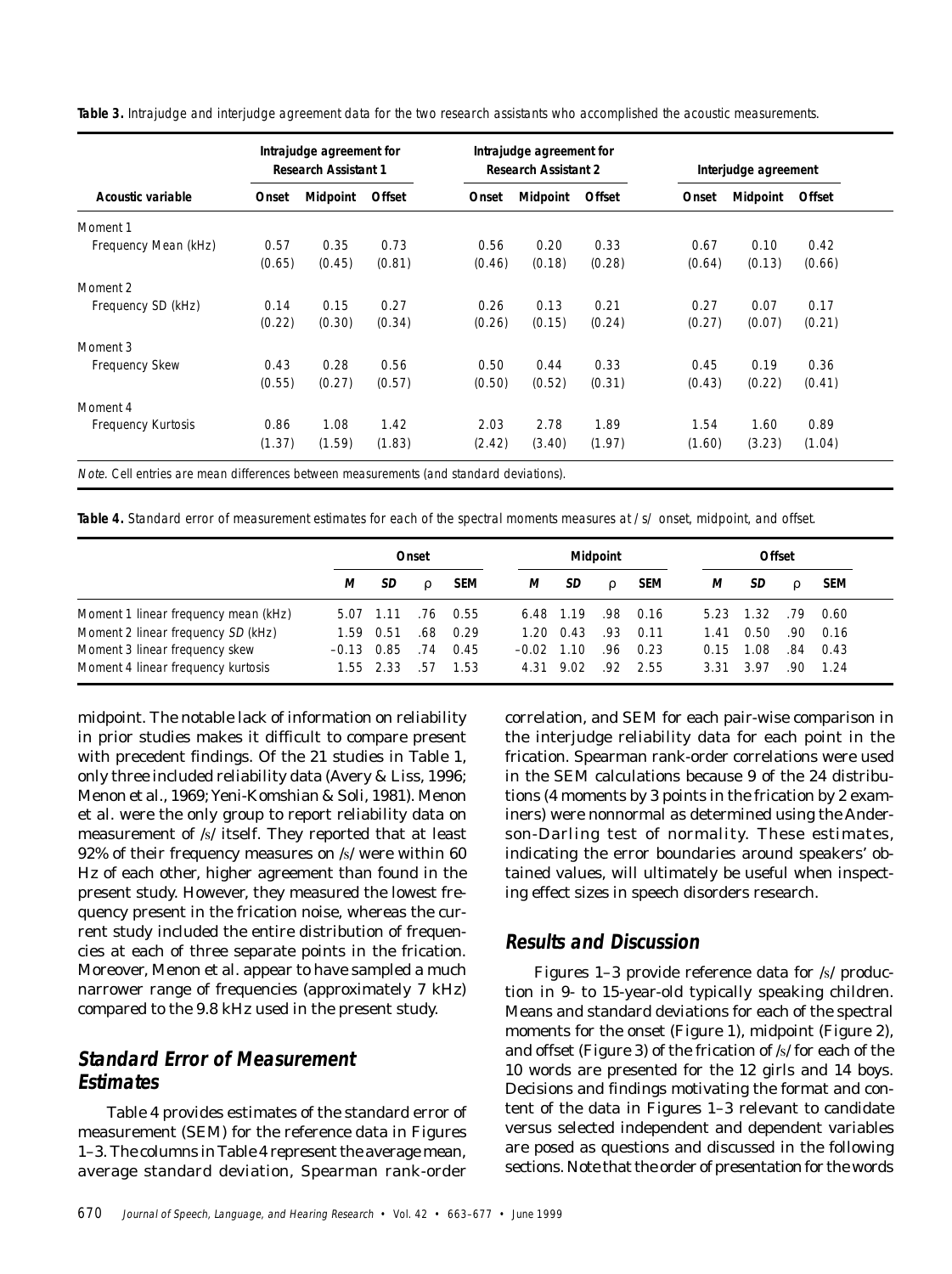

**Figure 1.** Reference data for /s/ at frication onset for 26 typically speaking adolescents. Significant ( $p < .05$ ) female-male differences on the Wilcoxon-Mann-Whitney test are indicated by an asterisk.

in Figures 1–3 was motivated empirically using highest– lowest frequency mean (Moment 1, Figure 2) at the midpoint in the frication. Although the goal of the current study was to generate a reference data set, figures were felt to be more appropriate in the present context because they more clearly convey the relative relationships both within and between variables. For the interested reader, tables containing all obtained data values (including linear and Bark-transformed values) are archived in a technical report that can be downloaded from the University of Wisconsin–Madison Phonology Project Web site (http://www.waisman.wisc.edu/phonology/).

# **What Is the Appropriate Sampling Point Within the /s/ Frication for the Reference Data?**

To identify the appropriate sampling point at which to characterize /s/, values for each available token (maximally five) of each of the 10 word types were averaged by word for each of the 26 speakers and then averaged by gender for each position in the frication. These genderaverage values are presented in Figures 1–3.

Beginning with the Moment 1 data (the top-left panels in each of the three figures), the highest values were obtained at the midpoint of the frication for every word with one exception. In the case of the word *kits*, the frequencies at onset and midpoint were identical for the male speakers and nearly identical for the female speakers. This similarity is not surprising given that the segmentation criteria for /s/ in *kits* included the burst release for /t/. Because /t/ and /s/ are homorganic, the burst for /t/ and the frication for /s/ would be expected to be similar in frequency.

Comparing the Moment 2 data in each of the three figures (the top-right panels), the average standard deviation values (representing the dispersion of frequency values within each token) were lowest at the midpoint for 7 of the 10 words for the female speakers, and 9 of the 10 words for the male speakers. The exceptions were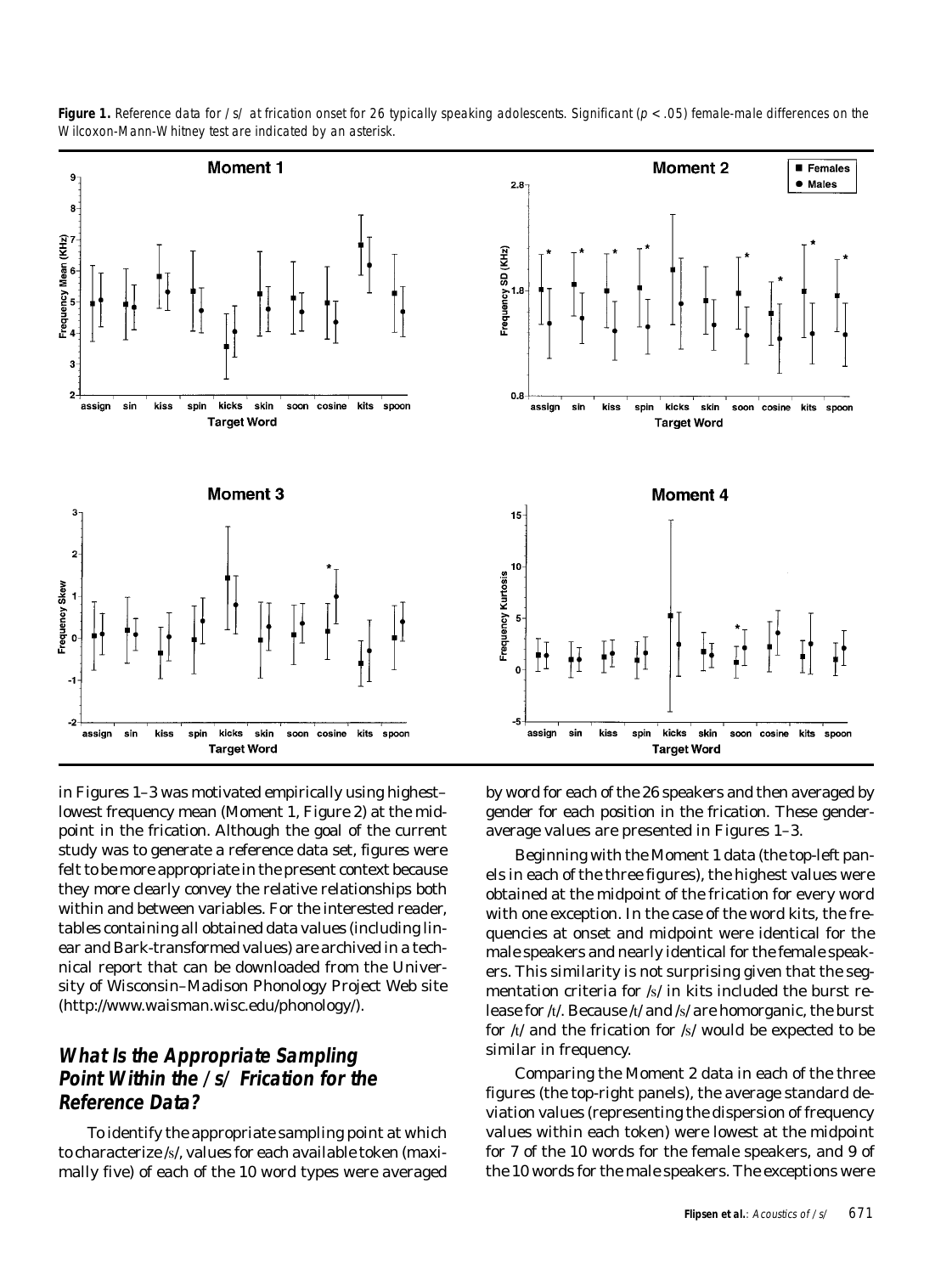

**Figure 2.** Reference data for /s/ at frication midpoint for 26 typically speaking adolescents. Significant ( $p < .05$ ) female-male differences on the Wilcoxon-Mann-Whitney test are indicated by an asterisk.

all words beginning with /s/ clusters (*spin* for the males; *spin*, *skin*, and *spoon* for the females) for which average Moment 2 values were lowest at the offset of the frication. Less within-token dispersion at the offset of the frication for these words is expected because the offset of the frication coincided with the onset of closure for the following stop consonant. It may be that the presence of the stop consonant following /s/ constrains the articulatory behavior of /s/ more than would be seen with a following vowel, where the demands on tongue movements are less stringent. This notion of greater articulatory demands reducing variability is supported by findings from Klatt (1974) who reported that, although /s/ may be longer in duration before a stressed vowel, the standard deviations of those durations were smaller when compared to /s/ before an unstressed vowel.

For the Moment 3 data in the bottom-left panels in Figures 1–3 (the frequency skew), the only consistent pattern was that the values were all lowest and consistently negative for the female speakers at the midpoint. This pattern will be discussed in a section to follow.

Finally, as shown in the bottom-right panels in each figure, the only observable pattern for the Moment 4 data (frequency kurtosis) was that, at the onset of the frication for the word *kicks* (Figure 1), a much larger standard deviation was obtained for the female speakers than for the males. Review of the individual speaker data indicated notably high mean kurtosis values for two female speakers, ages 9;7 and 13;2 years. Each speaker's data had been reduced by a different assistant. Spectrographic review indicated that multiple burst events may have occurred on several word tokens; recall that the burst for /k/ is included in the segmentation procedures for *kicks*. But in cases of multiple bursts, only the final burst is to be included. Because these multiple bursts were not always sharply defined, the assistants needed to make a judgment about whether or not to include a burst in the frication. Anecdotal reports by the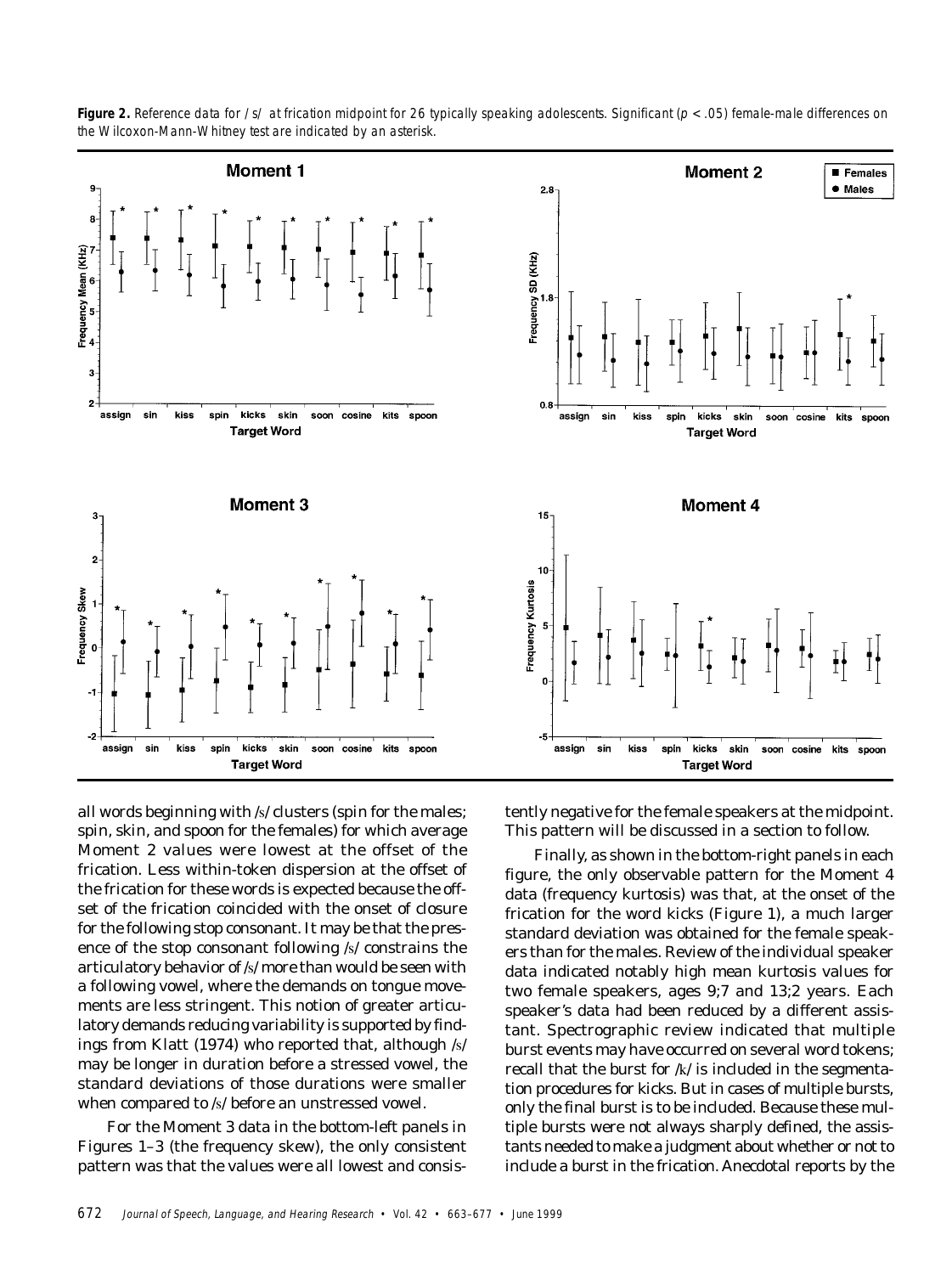

**Figure 3.** Reference data for /s/ at frication offset for 26 typically speaking adolescents. Significant ( $p < .05$ ) female-male differences on the Wilcoxon-Mann-Whitney test are indicated by an asterisk.

assistants suggested that segmentation of tokens was often problematic for this word (as it was in *kits*), potentially lowering the obtained frequency (Moment 1) values for /s/. Given a strong negative Spearman correlation (–.84) between Moment 1 and Moment 4 for this data set, a decrease in Moment 1 values would likely be accompanied by an increase in Moment 4 values.

Overall, these findings support the expectation that, particularly as reflected in frequency mean and standard deviation values, /s/ differs at the midpoint compared to onset and offset. The lower frequency mean (Moment 1) and greater within-token dispersion of frequencies (Moment 2) at the perimeter of the frication suggest generalized context effects, making the midpoint more attractive for the independent characterization of /s/. A possible negative consequence of choosing this point, however, may be the loss of information sensitive to developmental effects. Context effects have been implicated as potentially informative for understanding articulatory development (cf. Nittrouer, 1995; Nittrouer et al., 1989; Pentz, 1996; Sereno et al., 1987; Soli, 1981). However, significant age trends (see below) were not observed at any of the three points in the frication, suggesting that, if present in this age range, developmental trends are not accessible with the measures used in this descriptive study. Studies suggesting developmental changes have used measures intended to identify potential contextual interactions (e.g., an energy peak in the frequency range of that expected for an adjoining vowel).

# **Should the Reference Data Be Collapsed by Word Type (Linguistic Complexity, Phonetic Context)?**

At least three independent findings justify a decision to present data at the level of word types, indicating that phonetic context has significant effects on /s/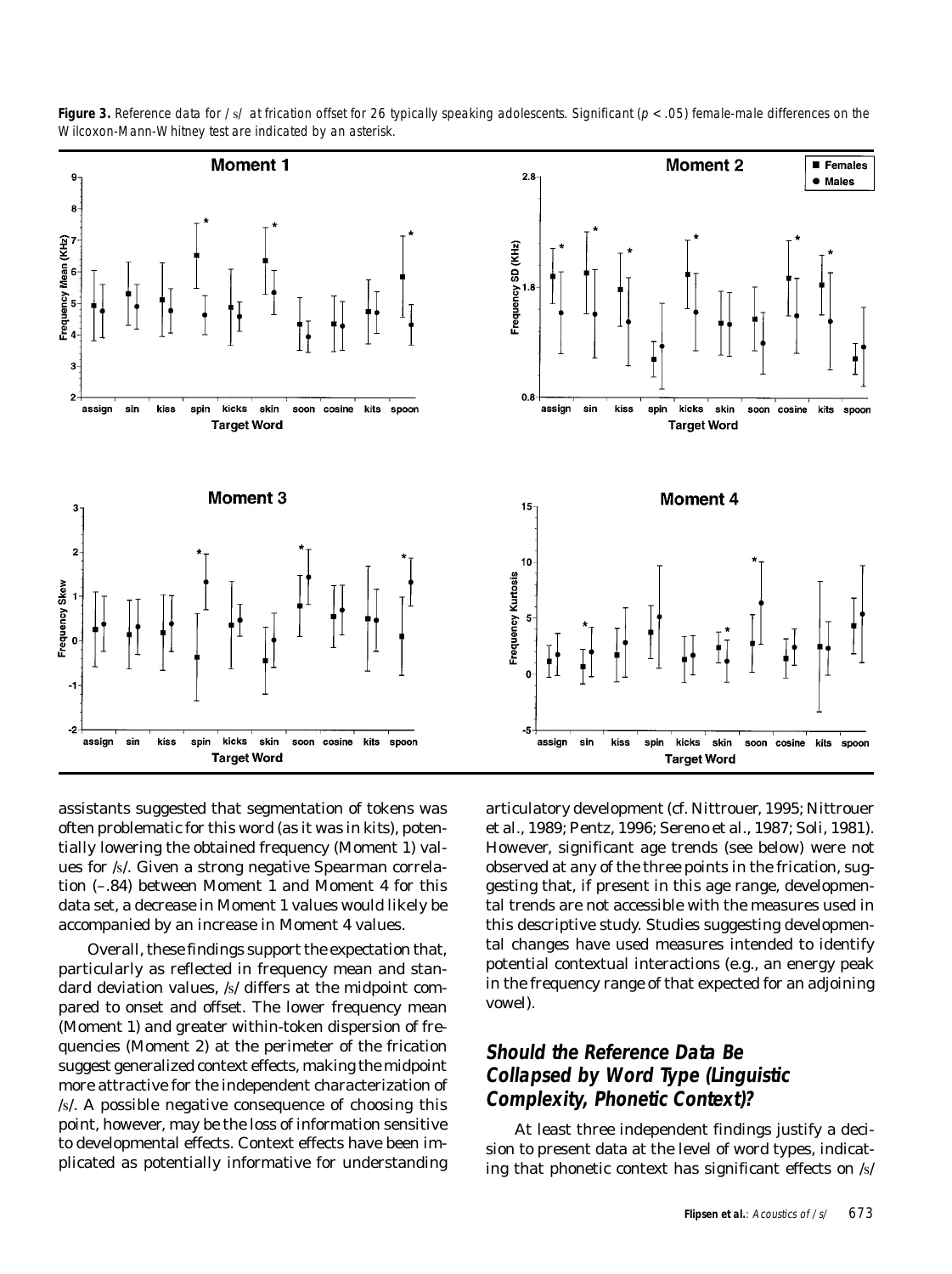production. First, there is the failure to separate Moment 1 data at onset and midpoint as discussed above for the word *kits*. Second, data for the word *kicks* (especially for the female speakers) at the onset of the frication differ from those of the other words: the Moment 1 (frequency mean) values for both sexes are lowest of all the words, and the Moment 2 (standard deviations) values are the largest. Additionally, the means and standard deviations of Moment 4 (kurtosis) are the most variable for both sexes. As with the word *kits*, these findings likely reflect the inclusion of lower frequency energy due to segmentation criteria that included the burst release for /k/, expected to be lower in frequency than /s/. Finally, there is the lack of sex differences at the onset of the frication for Moment 2 for words involving /s/ in cluster contexts with /k/, and at the offset of the frication for Moment 2 in words beginning with /s/ clusters and in the word *soon* (see below).

# **Should the Reference Data Be Collapsed by Sex?**

The Moment 1 data in Figures 1–3 suggest the presence of reliable sex differences in the characteristics of the frication for /s/. A series of Wilcoxon-Mann-Whitney tests to assess the strength of sex differences was completed for each of the 10 target words for each of the four moments at each of the three points in the frication. For the present purposes, a Bonferroni correction was not applied to a .05 alpha significance level for each comparison. Results of the inferential statistical analyses are indicated in Figures 1–3.

#### **Frication Onset**

At the onset of the frication (Figure 1), the only significant pattern of sex differences was obtained for Moment 2 (within-token dispersion). Statistically significant sex differences were obtained on 8 of the 10 comparisons, with female values being higher than male values. The two exceptions (involving /sk/ clusters) were both in the same direction as the other eight, but the alpha values ( both *p*s < .10) were not significant. Thus, compared to males within this age range, females have a wider distribution of fricative energy at the onset of the frication of /s/. Possible explanations for this finding are considered in the following section.

## **Frication Midpoint**

The most notable findings for the midpoint of the frication (Figure 2) were significant sex differences for all 10 words for both Moment 1 (frequency mean) and Moment 3 (frequency skew). Female values for Moment 1 were significantly higher than male values by about 1.1 kHz. Moment 3 values for the female speakers were negative (male values tended to be near zero or slightly positive) with a difference between females and males of approximately 1 skew unit. Sex differences were much smaller for both Moments 1 and 3 on *kits* (0.7 kHz and 0.68 skew units, respectively).

The observed sex differences for Moment 1 may have been a function of differences in the size of the resonating cavity anterior to the point of constriction (Daniloff et al., 1980), with the higher values for females presumably reflecting a smaller space. Sex differences may be expected, even in younger children. Nellhaus (1968) observed that "at all ages [birth to 18 years] the head circumference of boys is approximately 0.9 cm larger than that of girls" (p. 107). Such structural differences may underlie consistent sex differences in the size of the resonating cavity for /s/.

An alternative explanation for the observed sex difference in frequency mean may be that the female speakers used a tongue placement for /s/ that was relatively farther forward than that of the male speakers, thereby producing a temporarily smaller cavity. This possibility is supported by the fact that perceptual transcription of the /s/-sample task tokens revealed significantly more of the female speakers producing at least one dentalized token of /s/ (6/12 vs. 2/14 males;  $\chi^2 = 3.869$ , *df* = 1, *p* = .049). Also, significantly fewer female speakers produced at least one palatalized token of /s/ (1/12 vs. 6/14 males;  $\chi^2$  = 3.914, *df* = 1, *p* = .048). It is, of course, possible that both a structural difference and a placement difference were operating concurrently to generate the observed sex differences, with lowered accuracy resulting from a more forward tongue position attempting to hit a smaller target.

The negative skew (Moment 3) values observed at the midpoint of the frication for the female speakers may represent either some natural upper limit to the distribution of frequencies produced by the female speakers or a statistical artifact of the upper limit of the analysis band (9.8 kHz). Both of these possibilities were supported by a series of Pearson-product-moment correlations between Moment 1 and Moment 3, completed using a single randomly selected token for each word per speaker. Correlation values ranged from 0.73–0.87 (all *p*s < .001) across the 10 target words. If the negative skew represents a statistical artifact, it would suggest that truncation of higher frequency components in the female productions had occurred. Such a bias in the data would indicate that the frequency means for females reported in Figure 2 may underestimate the true values that would be obtained with an analysis band extending to frequencies higher than 9.8 kHz (cf. Bauer & Kent, 1987). Data for male speakers would be less suspect for bias, given males' lower frequency (*M* = 5.6–6.3 kHz) and less negative skew, as would all the data at the onset and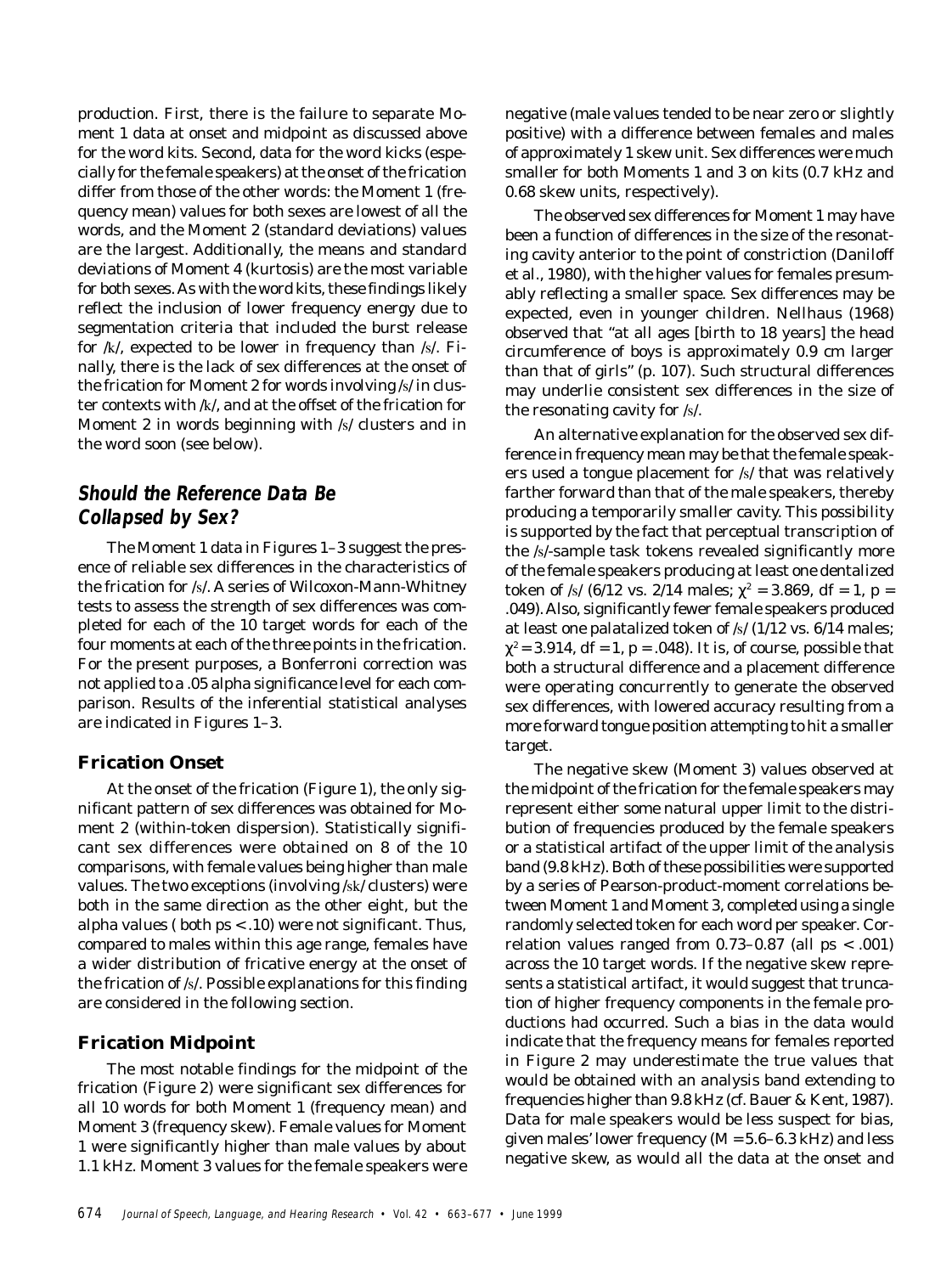offset of frication (with the possible exception of onset data for *kits*). This would then suggest that the sex difference observed for frequency mean may be larger than indicated. Determining whether the negative skew represents the actual distribution of frequencies produced or the effects of truncation was, however, not possible with the current data set.

#### **Frication Offset**

Findings for the offset of the frication (Figure 3) illustrate a pattern of sex differences somewhat similar to that seen in the onset data. Moment 2 again provided the most consistent sex differences for 6 of the 10 words, with female values again being higher (more withintoken dispersion). It could be argued that if tongue placement were more fronted in female speakers, as proposed above, the speaker may need to begin movement to the following sound sooner, resulting in a less stable production at the end of the frication.

Exceptions to sex difference findings for Moment 2 included all three words beginning with /s/ clusters. The potential constraints of a stop consonant compared to a following vowel were discussed above (cf. sampling point). The one other exception to the sex differences observed for Moment 2 was for the word *soon*; there is no obvious articulatory-phonetic motivation for this exception to the trends for the other words with singleton /s/ onsets. Overall, these findings provide strong support for the need to provide individual reference data for each sex.

## **Should the Reference Data Be Collapsed Across Age?**

All speaker data were inspected for trends across age. A series of linear regressions were conducted (10 words, 8 moments, 2 sexes) at each point in the frication (onset, midpoint, offset). At /s/ onset, only 3 of 160 analyses were significant ( $p < .05$ ); at /s/ midpoint, only 4 of 160 analyses were significant; and at /s/ offset, none of the 160 analyses was significant. All statistically significant analyses were attributed to chance. Thus, because there was no support for age trends by word, by moment, or by sex at any of the three points in the frication, it is appropriate to collapse the reference data across age.

Lack of significant age trends may have been associated with power constraints due to the relatively small sample size. However, adult data from Weismer and Bunton (1998) support the probability that /s/ production may not differ within the current age range. Using identical spectral analysis procedures, Weismer and Bunton found frequency means for /s/ at the midpoint in the frication in *suit* of 7.0 kHz and 5.7 kHz for 10 female and 11 male speakers, respectively (ages 21–25 years). These values are consistent with those obtained in the present study for *soon* (see Figure 2). Thus, at least as indexed by frequency means, /s/ production may stabilize at these values after approximately age 9.5 years.

## **Which Scale Is Appropriate for the Reference Data: Linear or Bark-Transformed Spectra?**

CSpeech calculates moments from both linear (unweighted) and Bark-transformed spectra (cf. Forrest et al., 1988; Syrdal & Gopal, 1986), allowing inspection of potential differences in assembling a reference data set for /s/ production. A primary finding in these comparisons was that the sex differences described above for linear moments were not observed for any of the moments at any of the three positions in the frication using data from the Bark-transformed scale. Moreover, age trends, which were not apparent in the linear data, were also not observed with the Bark data. Thus, although Bark-transformed data have previously been shown to be useful in developing discriminant functions to distinguish among fricative types (e.g.,  $/s/$  vs.  $/$ [/; Forrest et al., 1988), in the present study they lacked the sensitivity to the sex differences identified with linear data and were not associated with any additional findings. Therefore, the linear data were deemed appropriate for the reference database.

## **Which One or More of the Four Moments Best Characterizes /s/?**

The primary goal of the analyses was to motivate the use of one or more of the four spectral moments to characterize /s/. Considering that the midpoint of the frication was deemed to be the most appropriate sampling point, and that the first and third spectral moments were most informative on sex differences at the midpoint and that linear scale data highlighted these differences, linear scale data for the first and third moments at the midpoint are considered essential to characterize /s/ independent of phonetic context. As discussed, however, where phonetic context is of potential interest, the second moment may include relevant data when sampled in the onset and offset of /s/ frication. Finally, the analyses suggested that information on the fourth moment does not add significant insights into the characteristics of /s/ in typically speaking children from 9–15 years of age.

#### **Acknowledgments**

Thanks to the following colleagues for their assistance: Chad Allen, Diane Austin, Kate Bunton, Frederic Gruber,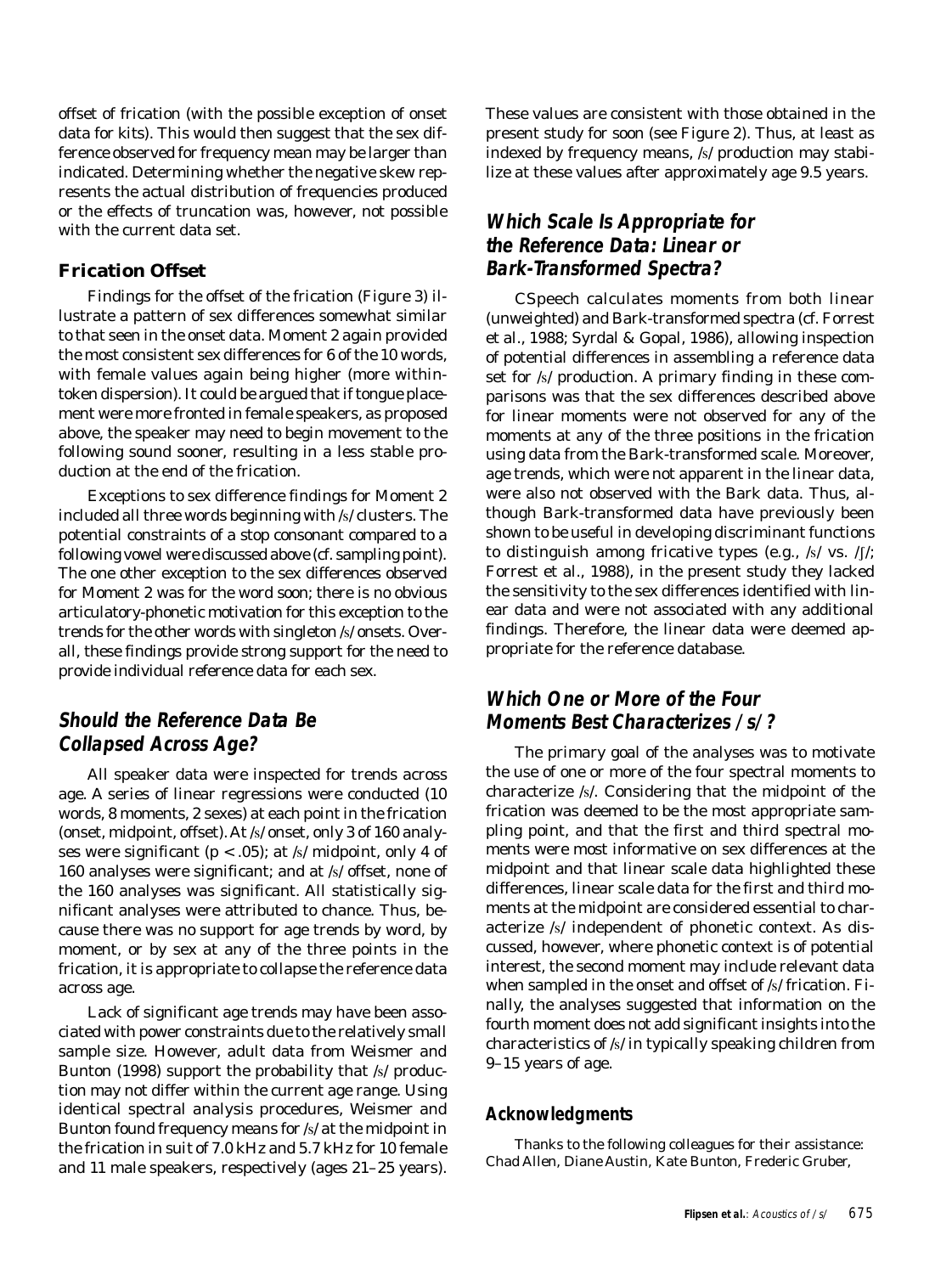Robert Hagiwara, Doris Kistler, Rachel Riely, Kristin Tjaden, and David Wilson. Preparation of this paper was supported by the National Institute on Deafness and Other Communication Disorders, National Institutes of Health, Grant DC00496.

#### **References**

**Austin, D., & Shriberg, L. D.** (1996). *Lifespan reference data for ten measures of articulation competence using the Speech Disorders Classification System (SDCS)* (Tech. Rep. No. 3). Phonology Project, Waisman Center on Mental Retardation and Human Development, University of Wisconsin–Madison.

**Avery, J. D., & Liss, J. M.** (1996). Acoustic characteristics of less-masculine-sounding male speech. *Journal of the Acoustical Society of America, 99*, 3738–3748.

**Bauer, H. R., & Kent, R. D.** (1987). Acoustic analyses of infant fricative and trill vocalizations. *Journal of the Acoustical Society of America, 81*, 505–511.

**Baum, S. R., & McNutt, J. C.** (1990). An acoustic analysis of frontal misarticulation of /s/ in children. *Journal of Phonetics, 18*, 51–63.

**Behrens, S. J., & Blumstein, S. E. (1988).** Acoustic characteristics of English voiceless fricatives: A descriptive analysis. *Journal of Phonetics, 16*, 295–298.

**Bond, Z. S., & Wilson, H. F.** (1980). /s/ plus stop clusters in children's speech. *Phonetica, 37*, 149–158.

**Boothroyd, A., & Medwetsky, L.** (1992). Spectral distribution of /s/ and frequency response of hearing aids. *Ear and Hearing, 13*, 150–157.

**Cucchiarini, C.** (1996). Assessing transcription agreement: Methodological aspects. *Clinical Linguistics & Phonetics, 10*, 131–155.

**Daniloff, R. G., Wilcox, K., & Stephens, M. I.** (1980). An acoustic-articulatory description of children's defective /s/ productions. *Journal of Communication Disorders, 13*, 347–363.

**Dunn, L. M., & Dunn, L. M.** (1981). *Peabody Picture Vocabulary Test–Revised.* Circle Pines, MN: American Guidance Service.

**Flipsen, P., Jr, Tjaden, K., Weismer, G., & Karlsson, H.** (1996). *Acoustic analysis protocol* (Tech. Rep. No. 4). Phonology Project, Waisman Center on Mental Retardation and Human Development, University of Wisconsin– Madison.

**Forrest, K., Weismer, G., Elbert, M., & Dinnsen, D. A.** (1994). Spectral analysis of target-appropriate /t/ and /k/ produced by phonologically disordered and normally articulating children. *Clinical Linguistics & Phonetics, 8*(4), 267–281.

**Forrest, K., Weismer, G., Milenkovic, P., & Dougall, R. N.** (1988). Statistical analysis of word-initial voiceless obstruents: Preliminary data. *Journal of the Acoustical Society of America, 84*, 115–123.

**Harmes, S., Daniloff, R. G., Hoffman, P. R., Lewis, J., Kramer, M. B., & Absher, R.** (1984). Temporal and articulatory control of fricative articulation by speakers with Broca's aphasia. *Journal of Phonetics, 12*, 367–385. **Hewlett, N.** (1988). Acoustic properties of /k/ and /t/ in normal and phonologically disordered speech. *Clinical Linguistics and Phonetics, 2*, 29–48.

**Hoole, P., Ziegler, W., Hartmann, E., & Hardcastle, W.** (1989). Parallel electropalatographic and acoustic measures of fricatives. *Clinical Linguistics and Phonetics, 3*, 59–69.

**Hughes, G. W., & Halle, M.** (1956). Spectral properties of fricative consonants. *Journal of the Acoustical Society of America, 28*, 303–310.

**Katz, W. F., Kripke, C., & Tallal, P.** (1991). Anticipatory coarticulation in the speech of adults and young children: Acoustic, perceptual, and video data. *Journal of Speech and Hearing Research, 34*, 1222–1232.

**Kent, R. D.** (1976). Anatomical and neuromuscular maturation of the speech mechanism: Evidence from acoustic studies. *Journal of Speech and Hearing Research, 19*(3), 421–447.

**Kent, R. D.** (1996). Hearing and believing: Some limits to the auditory-perceptual assessment of speech and voice disorders. *American Journal of Speech-Language Pathology, 5*(3), 7–23.

**Kent, R. D., & Read, C.** (1992). *The acoustic analysis of speech*. San Diego, CA: Singular.

**Klatt, D. H.** (1974). The duration of /s/ in English words. *Journal of Speech and Hearing Research, 17*, 51–63.

**Klatt, D. H., & Klatt, L. C.** (1990). Analysis, synthesis, and perception of voice quality variations among female and male talkers. *Journal of the Acoustical Society of America, 87*, 820–857.

**Lewis, B. A., & Shriberg, L. D.** (1994, November). *Life span interrelationships among speech, prosody-voice, and nontraditional phonological measures*. Paper presented at the annual meeting of the American Speech-Language-Hearing Association, New Orleans, LA.

**Maxwell, E. M., & Weismer, G.** (1982). The contribution of phonological, acoustic, and perceptual techniques to the characterization of a misarticulating child's voice contrast for stops. *Applied Psycholinguistics, 3*, 29–43.

**McGowan, R. S., & Nittrouer, S.** (1988). Differences in fricative production between children and adults: Evidence from an acoustic analysis of /f/ and /s/. *Journal of the Acoustical Society of America, 83*, 229–236.

**McSweeny, J. L., & Shriberg, L. D.** (1995). *Segmental and suprasegmental transcription reliability* (Tech. Rep. No. 2). Phonology Project, Waisman Center on Mental Retardation and Human Development, University of Wisconsin– Madison.

**Menon, K. M. N., Jensen, P. J., & Dew, D.** (1969). Acoustic properties of certain VCC utterances. *Journal of the Acoustical Society of America, 46*, 449–457.

**Miccio, A. W., Forrest, K., & Elbert, M.** (1996). Spectra of voiceless fricatives produced by children with normal and disordered phonologies. In T. Powell (Ed.), *Pathologies of speech and language: Contributions of clinical phonetics and linguistics* (pp. 223–236). New Orleans, LA: International Clinical Phonetics and Linguistics Association.

**Milenkovic, P.** (1996). CSpeech (Version 4) [Computer Program]. Madison, WI: University of Wisconsin–Madison, Department of Electrical Engineering.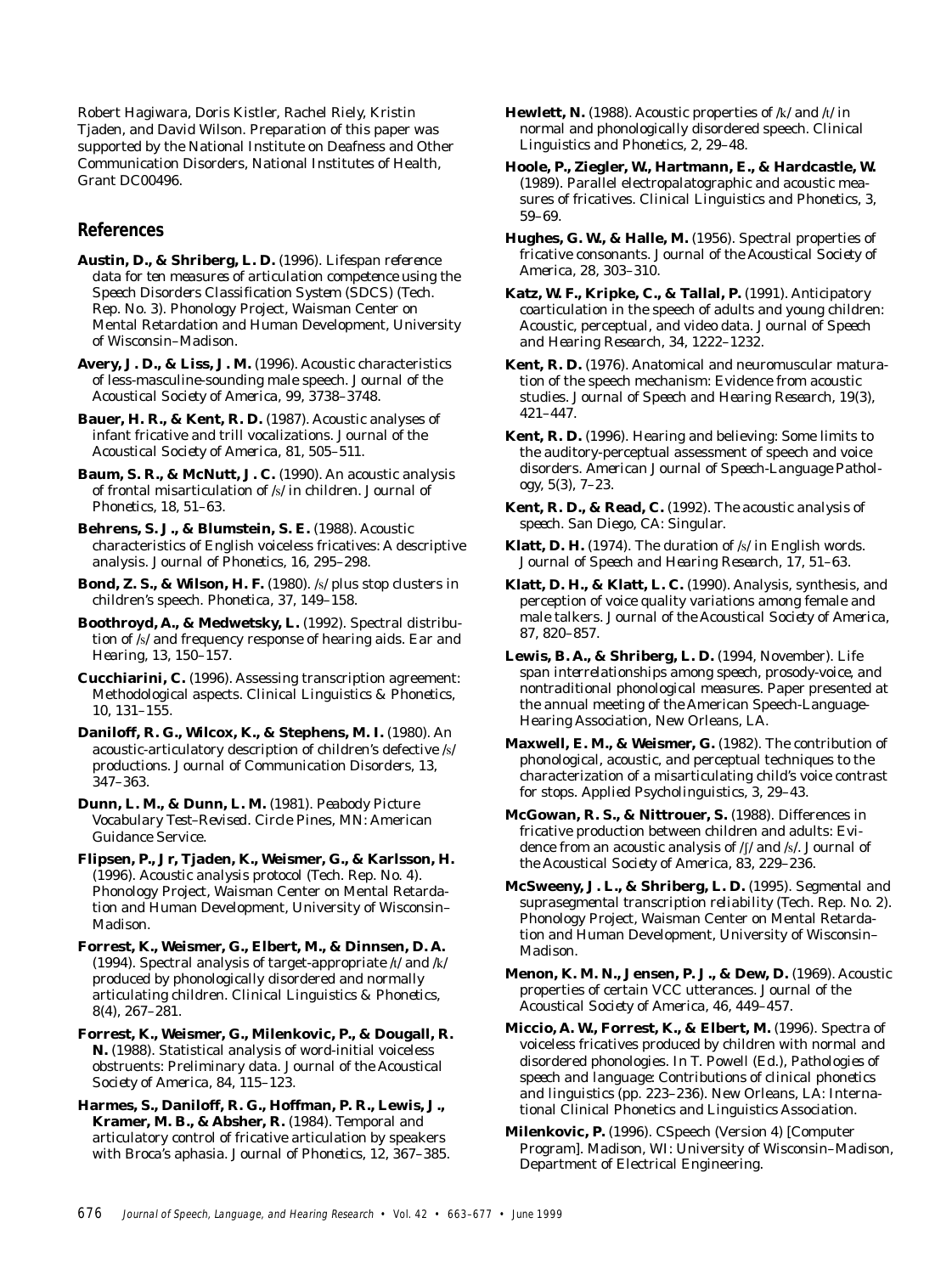**Miller, J. L., Grosjean, F., & Lomanto, C.** (1984). Articulation rate and its variability in spontaneous speech: A reanalysis and some implications. *Phonetica, 41*, 215–225.

**Morrison, J. A., & Shriberg, L. D.** (1992). Articulation testing versus conversational speech sampling. *Journal of Speech and Hearing Research, 35*, 259–273.

**Nellhaus, G.** (1968). Head circumference from birth to eighteen years. *Pediatrics, 41*, 106–114.

**Nittrouer, S.** (1995). Children learn separate aspects of speech production at different rates: Evidence from spectral moments. *Journal of the Acoustical Society of America, 97*, 520–530.

**Nittrouer, S., Studdert-Kennedy, M., & McGowan, R. S.** (1989). The emergence of phonetic segments: Evidence from the spectral structure of fricative-vowel syllables spoken by children and adults. *Journal of Speech and Hearing Research 32*, 120–132.

**Pentz, A.** (1996, November). *Developmental changes in school-age children's fricative spectra: Preliminary findings*. Poster session presented at the Annual Convention of the American Speech-Language-Hearing Association, Seattle, WA.

Pentz, A., Gilbert, H. R., & Zawadzki, P. (1979). Spectral properties of fricative consonants in children. *Journal of the Acoustical Society of America, 66*, 1891–1893.

**Schwartz, M. F.** (1968). Identification of speaker sex from isolated, voiceless fricatives. *Journal of the Acoustical Society of America, 43*, 1178–1179.

**Sereno, J. A., Baum, S. R., Marean, G. C., & Lieberman, P.** (1987). Acoustic analyses and perceptual data on anticipatory labial coarticulation in adults and children. *Journal of the Acoustical Society of America, 81*, 512–519.

**Shriberg, L. D.** (1986). *PEPPER: Programs to examine phonetic and phonologic evaluation records*. Hillsdale, NJ: Lawrence Erlbaum.

Shriberg, L. D. (1993). Four new speech and prosody-voice measures for genetics research and other studies in developmental phonological disorders. *Journal of Speech and Hearing Research, 36*, 105–140.

**Shriberg, L. D., Austin, D., Lewis, B. A., McSweeny, J. L., & Wilson, D. L.** (1997). The Percentage of Consonants Correct (PCC) metric: Extensions and reliability data. *Journal of Speech, Language, and Hearing Research, 40*, 708–722.

**Shriberg, L. D., & Kent, R. D.** (1995). *Clinical phonetics* (2nd ed.). Boston, MA: Allyn & Bacon.

S**hriberg, L. D., & Kwiatkowski, J.** (1994). Developmental phonological disorders I: A clinical profile. *Journal of Speech and Hearing Research, 37*, 1100–1126.

**Shriberg, L. D., Kwiatkowski, J., & Gruber, F. A.** (1994). Developmental phonological disorders II: Short-term speech-sound normalization. *Journal of Speech and Hearing Research, 37*, 1127–1150.

**Shriberg, L. D., & Lof, G. L.** (1991). Reliability studies in broad and narrow phonetic transcription. *Clinical Linguistics and Phonetics, 5*, 225–279.

**Soli, S. D.** (1981). Second formants in fricatives: Acoustic consequences of fricative-vowel coarticulation. *Journal of the Acoustical Society of America, 70*, 976–984.

**Strevens, P.** (1960). Spectra of fricative noise in human speech. *Language and Speech, 3*, 32–49.

**Syrdal, A. K., & Gopal, H. S.** (1986). A perceptual model of vowel recognition based on the auditory representation of American English vowels. *Journal of the Acoustical Society of America, 79*, 1086–1100.

**Tjaden, K., & Turner, G. S.** (1997). Spectral properties of fricatives in amyotrophic lateral sclerosis. *Journal of Speech, Language, and Hearing Research, 40*, 1358–1372.

**Weismer, G.** (1984). Acoustic analysis strategies for the refinement of phonological analysis [Monograph]. *Asha, 22*, 30–52.

**Weismer, G., & Bunton, K.** (1998). *Influence of pellet markers on speech production behavior: Acoustical and perceptual measures*. Manuscript submitted for publication.

**Wilson, D. K.** (1987). *Voice problems of children* (3rd ed.). Baltimore, MD: Williams & Wilkins.

**Yeni-Komshian, G., & Soli, S. D.** (1981). Recognition of vowels from information in fricatives: Evidence of fricativevowel coarticulation. *Journal of the Acoustical Society of America, 70*, 966–975.

Received May 26, 1998

Accepted October 1, 1998

Contact author: Lawrence D. Shriberg, the Phonology Project, Waisman Center on Mental Retardation and Human Development, University of Wisconsin–Madison, 1500 Highland Avenue, Madison, WI 53705. Email: shriberg@waisman.wisc.edu